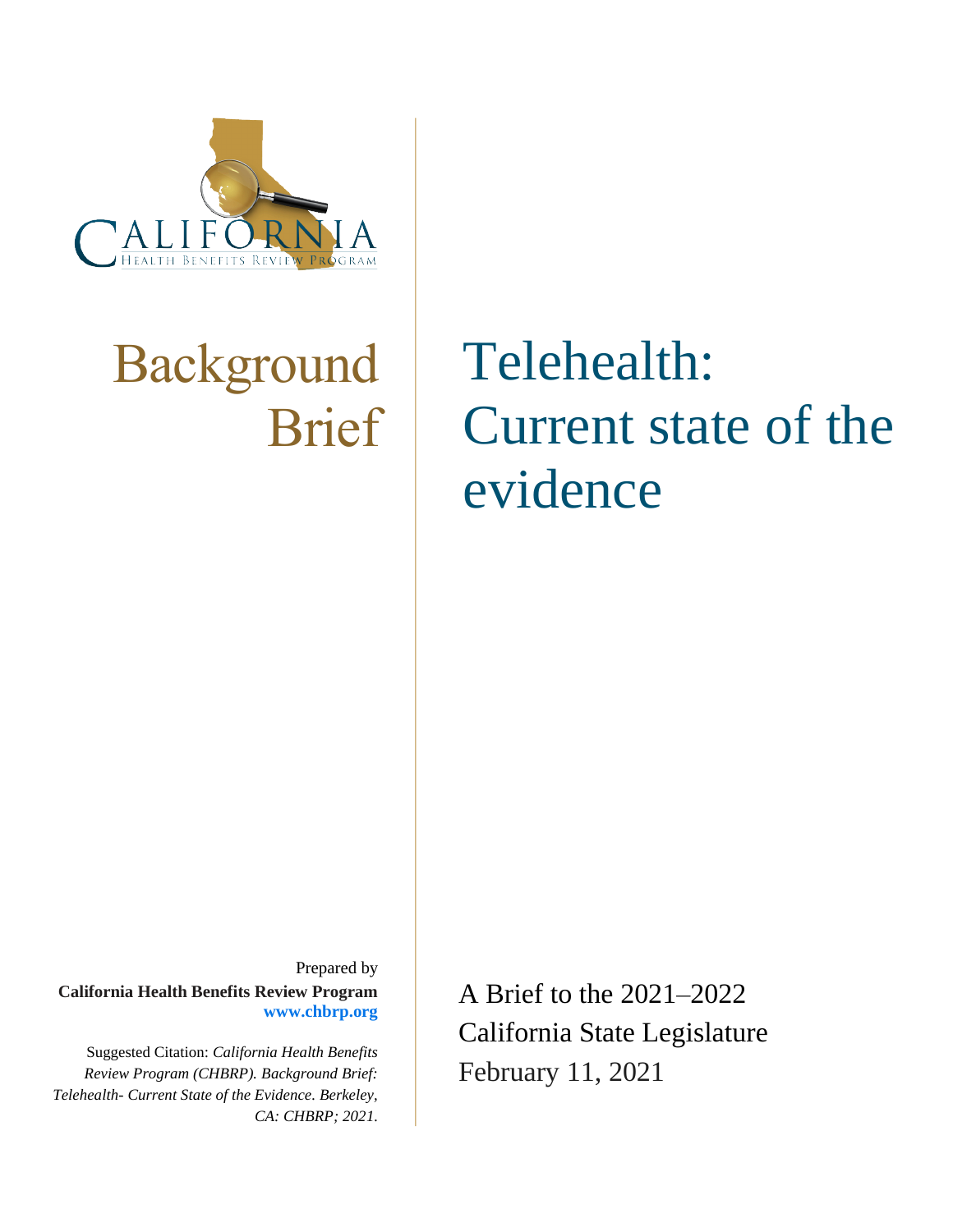# **SUMMARY**

The California Assembly Committee on Health requested that the California Health Benefits Review Program (CHBRP) summarize the state of the evidence on telehealth in advance of an Information Hearing held on February 16, 2021. Specifically, CHBRP has been asked to summarize:

- Whether services delivered via telehealth are equivalent to in-person services;
- Whether use of telehealth services affects the use of other services;
- How utilization of and type of telehealth has changed over time and during the COVID-19 pandemic;
- Whether providing telehealth services is cost-effective; and
- Information about existing disparities in access to and use of telehealth.

For this brief, CHBRP focuses on the following common types of telehealth modalities and services: live video, telephone, and eConsult.<sup>1</sup>

# **Telehealth Use During the Pandemic**

The COVID-19 pandemic forced many providers to begin using telehealth services or to increase the share of services provided via telehealth. While some providers were well equipped to handle this shift, others struggled to adapt to not only using the technology, but deciding which services were most appropriate to provide over video or telephone.

Within California, two health systems have made information about their experiences and comfort with telehealth available. One Bay Area health center that provides primary health care found that telehealth visits were most appropriate for stable patients with limited comorbidities and good compliance; in-person care was most useful for patients with multiple comorbidities with a high risk of re-hospitalization. UCLA Health system primary care physicians identified the following complaints as the least appropriate for a telehealth visit: chest pain, shortness of breath, ear pain or hearing changes, abdominal pain, and leg swelling. Services that were more appropriate for telehealth included depression or anxiety, cough and/or nasal congestion, diabetes management, and skin disorders such as dermatitis or rash. It is important to note that while these two examples identified which

conditions were most and least appropriate for telehealth, specialists may make a different determination based on patient relationship and history and specific medical condition.

# **Medical Effectiveness of Telehealth**

CHBRP found that evidence regarding whether telehealth modalities and services result in equal or better outcomes than care delivered in person is not consistent across the types of outcomes that have been studied. 2

### **Equivalent to In-Person Services**

**Health outcomes.** CHBRP found the strength of evidence regarding whether telehealth results in equal or better health outcomes varied across telehealth modalities as indicated below.

- Live video conferencing: *clear and convincing* evidence that telephone results in equal or better health outcomes than care delivered in person.
- Telephone: *Preponderance of* evidence that telephone results in equal or better health outcomes than care delivered in person.
- eConsult; *Insufficient* evidence whether eConsult results in equal or better health outcomes than care delivered in person for health outcomes.

<sup>&</sup>lt;sup>1</sup> Certain types of telehealth services, such as eConsults and remote patient monitoring, may employ one or more telehealth modalities, but they are not in themselves a modality.

<sup>2</sup> Refer to CHBRP's full brief below for full citations and references.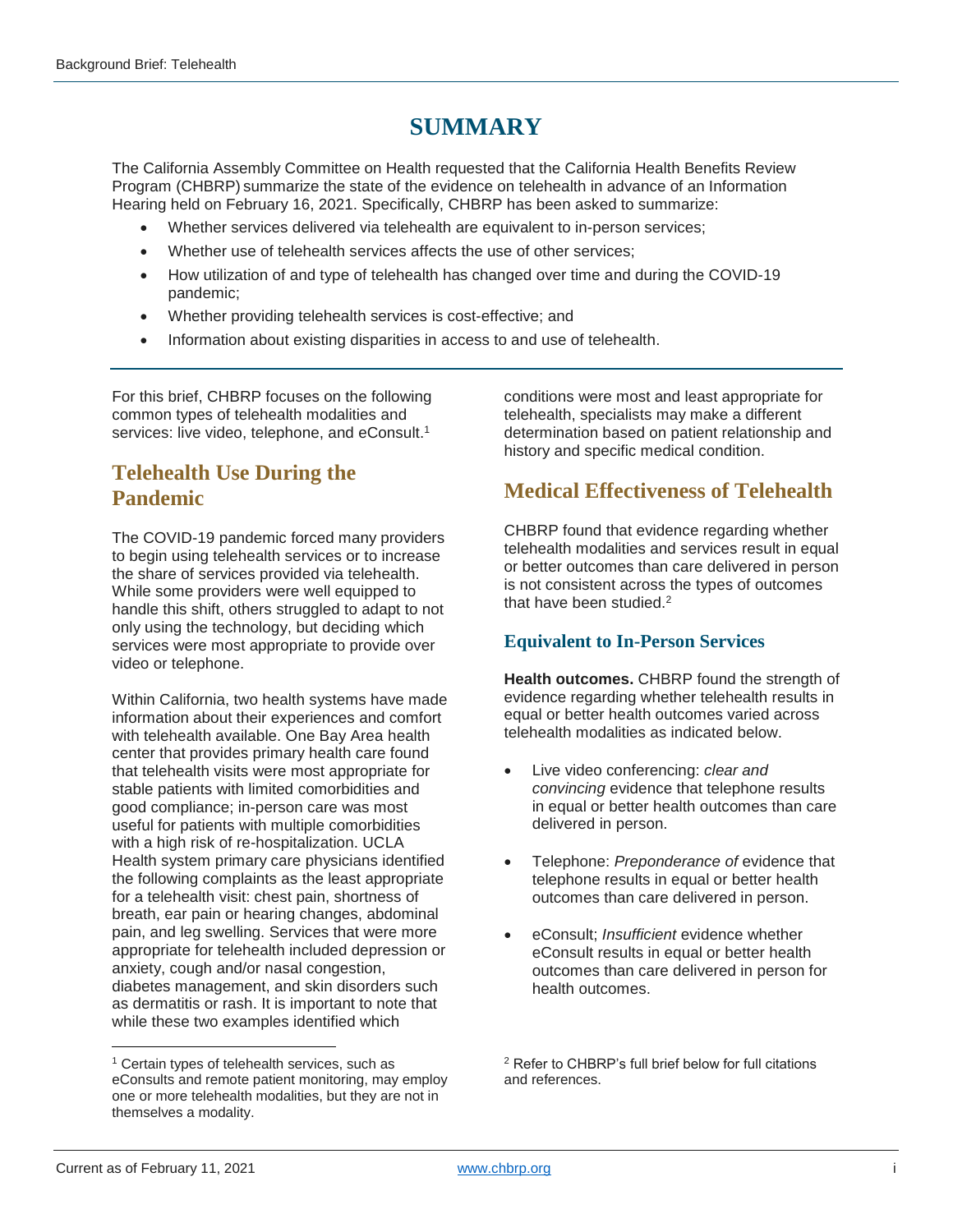**Processes of care (i.e., delivery of recommended care).** CHBRP found the strength of evidence regarding whether telehealth results in equal or better process of care outcomes varied across telehealth modalities as indicated below.

- Live video conferencing: *Clear and convincing* evidence that live video results in equal or better processes of care than care delivered in person.
- Telephone: *Inconclusive* evidence whether telephone results in equal or better processes of care than care delivered in person.
- eConsult; *Insufficient* evidence whether eConsult results in equal or better processes of care than care delivered in person for processes of care.

### **Use of Other Services**

CHBRP found the strength of evidence regarding whether telehealth reduces the use of other services varied across telehealth modalities as indicated below.

- Live video conferencing: A *preponderance of* evidence that live video **does not** reduce use of in-person health care services compared to care delivered in person.
- Telephone: *Inconclusive* evidence whether telephone affects the use of other health care services compared to care delivered in person.
- eConsult; A *preponderance of* evidence that eConsult results in equal or better access to care and utilization than care delivered in person.

# **Utilization of Telehealth**

Utilization of telehealth services grew slowly during the decade leading up to the COVID-19 pandemic. The pandemic required providers and patients to quickly adapt how health care is delivered and provided. Many states, including California, implemented shelter-in-place orders that limited whether residents were able to leave their homes except for essential reasons, such

as a medical emergency. Providers and health care delivery systems stopped providing routine care in person to reduce the chance of spreading and contracting the virus. As a result, utilization of telehealth services increased substantially between February and April of 2020. While utilization as of October 2020 was lower than in the spring of 2020, use of telehealth was still much higher than in the months preceding the pandemic.

Among surveyed providers in California, the share of visits they provided using telehealth increased from 30% before the pandemic to 79% in September 2020.

Nationally, the number of office visits decreased in March and April 2020, but telehealth visits only offset approximately 40% of office visits. At the peak of telehealth utilization, approximately 48% of healthcare visits were delivered via telehealth in April 2020. By June 2020, telehealth visits comprised about 20% of total healthcare visits.

Use of telephone was the predominant modality in 2013, but its use decreased while use of other modalities such as email and live video doubled by 2016. During the COVID-19 pandemic, use of telephone increased dramatically in March and April of 2020. As the government loosened restrictions around use of telehealth technology, video use began increasing and soon overtook telephone.

Telehealth use is highest among behavioral health providers, radiologists, pathologists, and emergency medicine physicians. While telehealth use among all provider types increased during the COVID-19 pandemic, these trends have held, especially as utilization of telehealth decreased during the summer of 2020.

## **Cost-Effectiveness of Telehealth**

There is limited evidence that telehealth services are often substitutes for more expensive inperson services (rather than complements or supplements) and thus telehealth services *may* be associated with overall reductions in patient and health system costs. Generally, telehealth was associated with overall cost savings or was cost neutral; except for one direct-to-consumer telehealth study, no recent studies were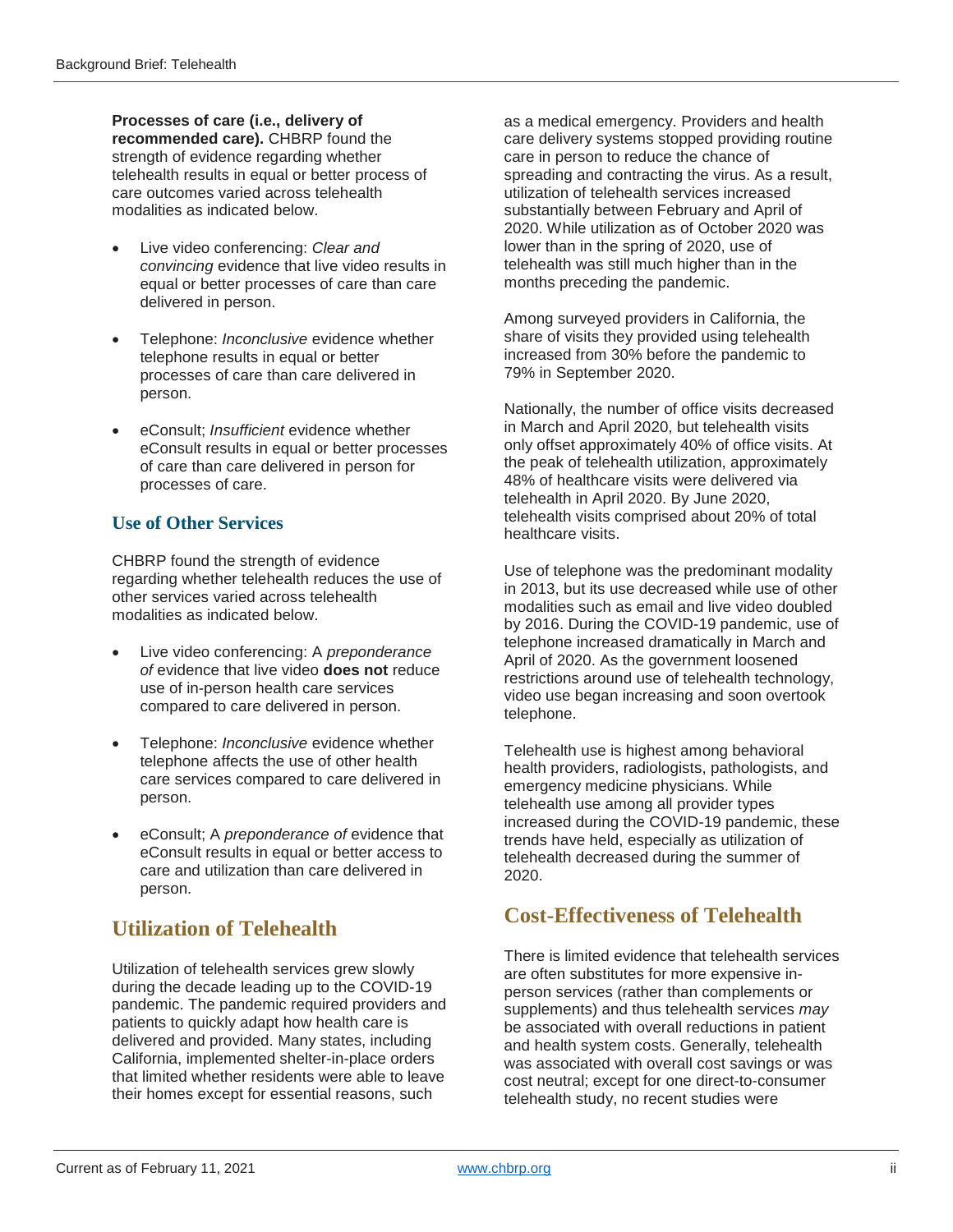identified that found increased overall costs with telehealth services. CHBRP was unable to locate any recent telehealth cost analyses that reported data during the COVID-19 pandemic; the major changes in health system and consumer behavior associated with the pandemic may have led to overall cost increases rather than the cost savings identified in earlier studies. Furthermore, the cost savings reported were largely attributable to reductions in hospital transfers or reduced patient transportation; the imprecision of estimates and poor external generalizability in these studies limit the strength of and confidence in these findings.

# **Disparities and Social Determinants of Health**

**Health Status and Geography.** Patients must travel to obtain in-person health care services, which can be a burden both for rural and urban residents and especially for those who have limited transportation options or who have complex conditions that make travel difficult. Telehealth may improve access to health care services, but disparities in telehealth utilization persist. An examination of rural Californians based on 2015 survey data found that individuals who reported better health status were more likely to report telehealth use than individuals who reported poorer health status. In the context of the current COVID-19 pandemic, researchers have noted that individuals with poorer health are most likely to benefit from telehealth services but these individuals are also less likely to use telehealth than healthier individuals. Similarly, telehealth may improve access for Californians living in rural areas, but rural residents are less likely than urban residents to use telehealth.

**Technology.** The disparities in rural telehealth utilization may be partially explained by disparities in infrastructure and technology access. Compared to urban hospitals, rural hospitals are significantly less likely to have telehealth systems in place. Reliable broadband internet access is necessary for full-featured synchronous video telehealth, however 33% of rural Americans lack access to high-speed broadband. Data also show that California geographic disparities remain in the availability and quality of cellular and broadband connectivity.

#### **Language, Demographics, and Income.**

Historically, telehealth access and utilization has varied significantly across population groups, with non-English speakers, people of color, older Americans, and lower-income households all reporting greater technology barriers, lower telehealth utilization, and higher likelihood of using telephone/audio-only rather than video telehealth. However, a recent survey of Californians who received care during the COVID-19 pandemic found that people of color reported higher telehealth utilization and were more likely to use video telehealth than white individuals. Telehealth disparities likely persist but racial/ethnic disparities may have narrowed as a result of COVID-19 pandemic–facilitated health system changes.

## **Conclusion**

Use of telehealth has changed substantially in the last year, both in terms of volume and in delivery. While literature has been published detailing the experience of providing telehealth during the COVID-19 pandemic, literature evaluating the effectiveness is forthcoming. Additionally, although utilization of telehealth has decreased from the peak in April 2020, it is likely that utilization of telehealth will remain higher than pre-pandemic levels, although the magnitude of increase is unclear.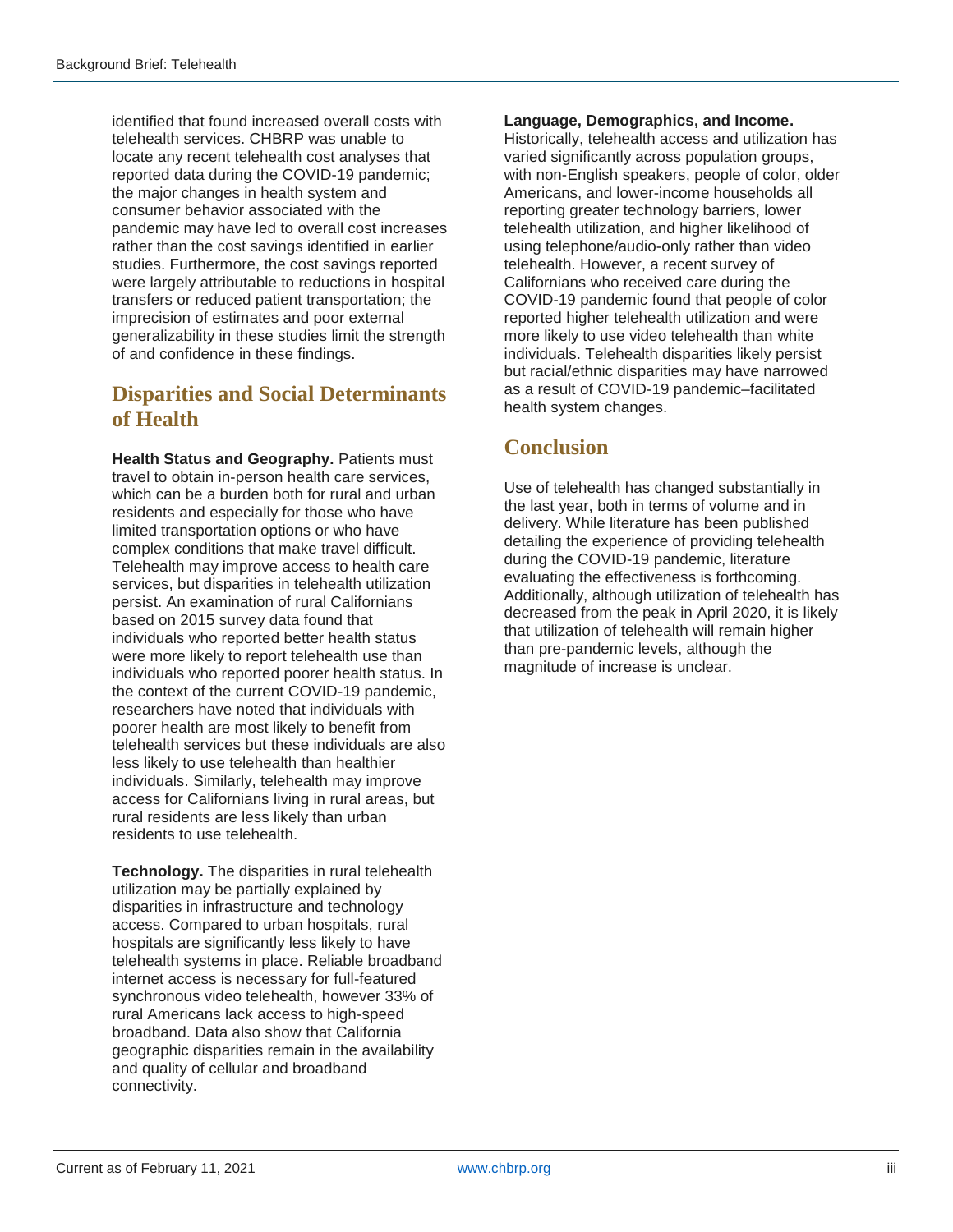# **INTRODUCTION**

The California Assembly Committee on Health requested that the California Health Benefits Review Program (CHBRP) summarize the state of the evidence on telehealth in advance of an Information Hearing to be held on February 16, 2021. Specifically, CHBRP has been asked to summarize:

- Whether services delivered via telehealth are equivalent to in-person services;
- Whether use of telehealth services affects the use of other services;
- How utilization of and type of telehealth has changed over time and during the COVID-19 pandemic;
- Whether providing telehealth services is cost-effective; and
- Information about existing disparities in access to and use of telehealth.

## **Telehealth Terminology**

Telehealth is defined in statute as "the mode of delivering health care services and public health via information and communication technologies to facilitate the diagnosis, consultation, treatment, education, care management, and self-management of a patient's health care. Telehealth facilitates patient self-management and caregiver support for patients and includes synchronous interactions and asynchronous store and forward transfers."<sup>3</sup> However, current California law does not define which modalities<sup>4</sup> are classified as telehealth. Therefore, CHBRP focuses on the following common telehealth modalities and services for this brief: live video, telephone, and eConsult. Detailed definitions in Appendix A (Table 3) provide an orientation to the relationships between modalities, services, and telehealth users, many of which intersect or overlap.

### **Telehealth Use During the Pandemic**

The COVID-19 pandemic forced many providers to begin using telehealth services or to increase the share of services provided via telehealth. While some providers were well equipped to handle this shift, others struggled to adapt to not only using the technology, but deciding which services were most appropriate to provide over video or telephone. A plethora of telehealth-related articles have been published as a result of experiences during the COVID-19 pandemic. Many articles review the rapid implementation of telehealth and what worked for individual clinics or health centers and what did not work.

Some professional associations and clinics have developed and published guidance documents for providers to help guide what services to provide via telehealth and what to provide in person or delay. The American Telemedicine Association<sup>5</sup> has published quidelines (pre-pandemic) for a variety of medical specialties when providing telehealth services, including for telemental health and teledermatology.

Within California, two health systems have made information about their experiences and comfort with telehealth available. Note that these experiences and guidance may not be representative of all providers in California. Both examples provided here focus on care provided by primary care providers, and experiences and comfort with telehealth may be different with specialists.

The Native American Health Center, a collection of 15 sites in the San Francisco Bay Area, found that telehealth visits for the populations they serve were most appropriate for stable patients with limited comorbidities and good compliance; in-person care was most useful for patients with multiple

<sup>3</sup> Business and Professions Code 2290.5(a)(6)

<sup>4</sup> Modality refers to the mechanism or technology by which telehealth services are delivered.

<sup>5</sup> More information about the American Telemedicine Association and published guidelines is available at [https://www.americantelemed.org/.](https://www.americantelemed.org/)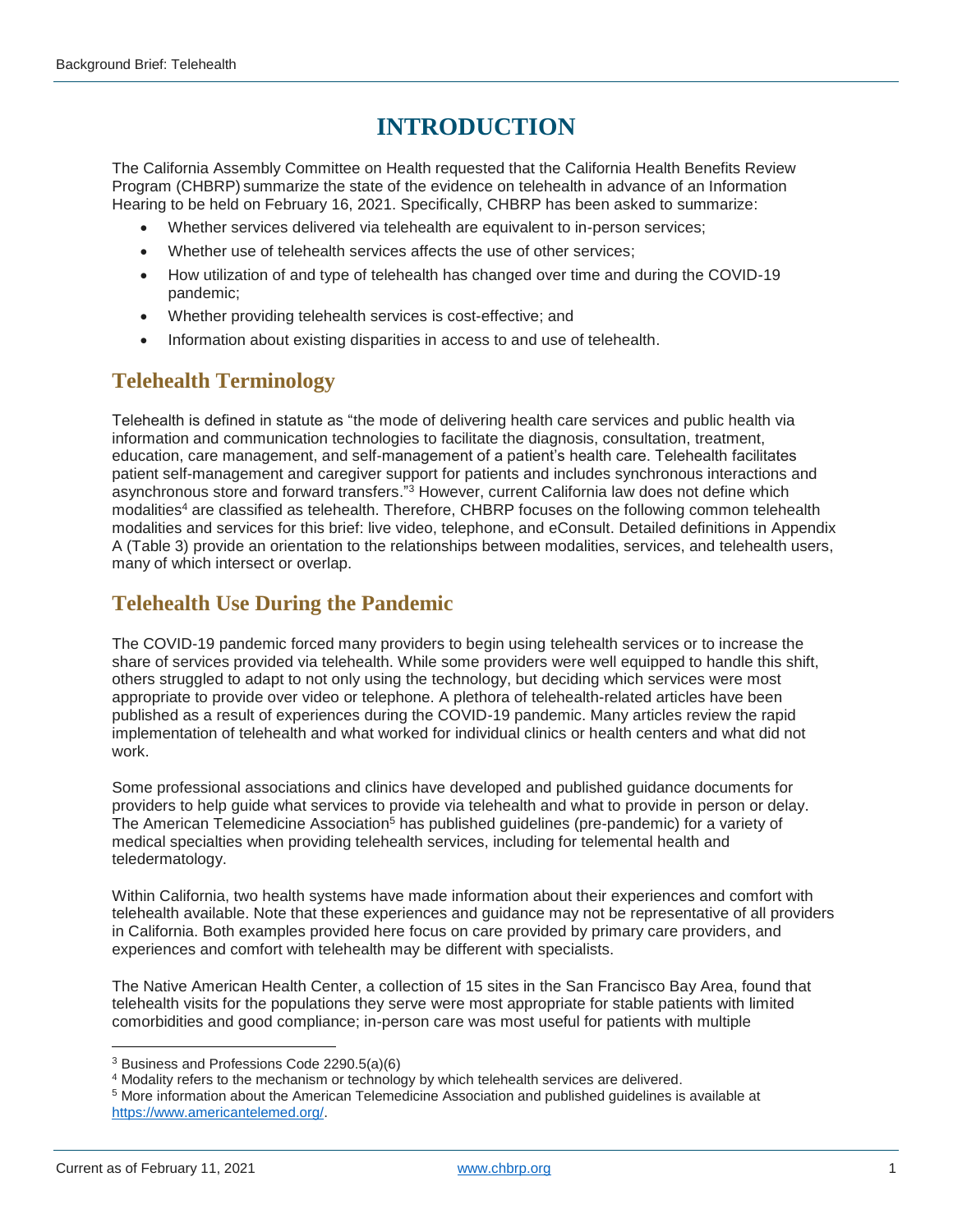comorbidities with a high risk of re-hospitalization (Garret and Jenkins, 2020). The Center also provided the following guidance to providers to help decide which types of services could be provided via telehealth (Table 1):

| Telehealth                                                                       | In Person                                                                                                 |
|----------------------------------------------------------------------------------|-----------------------------------------------------------------------------------------------------------|
| When the physician-patient relationship is well established                      | For new patients/re-establish care with new PCPs                                                          |
| For stable patients with minimal complaints (e.g., URI or UTI<br>symptoms, rash) | For complex symptoms, especially those needing physical<br>exam (e.g., chest pain, neurological symptoms) |
| For patients with symptoms suggestive of COVID-19                                | For visits needing exams (e.g., diabetes eye exam and foot<br>exam)                                       |
| For routine medication refills and management of stable<br>chronic disease       | Uncontrolled chronic diseases (e.g., diabetes type 2,<br>hypertension)                                    |
| Behavioral health conditions (e.g., depression, anxiety)                         | Preventive care services (e.g., cancer screenings,<br>vaccinations)                                       |
|                                                                                  | Well child and well adolescent visits                                                                     |
|                                                                                  | Perinatal services                                                                                        |
|                                                                                  | Flu clinic                                                                                                |

|  | Table 1. Clinic-Specific Guidance for Use of Telehealth and In-Person Visits |  |  |  |  |  |
|--|------------------------------------------------------------------------------|--|--|--|--|--|
|--|------------------------------------------------------------------------------|--|--|--|--|--|

*Source:* Adapted from Garrett and Jenkins, 2020.

*Key:* PCP = primary care physician; URI = urinary incontinence; UTI = urinary tract infection.

The University of California, Los Angeles Health system (UCLA Health) surveyed primary care physicians (PCPs) early during the COVID-19 pandemic to determine whether care could continue to be provided via telehealth instead of in person. PCPs responded that about half of the care they routinely provide could be conducted via telehealth without compromising quality (Croymans et al., 2020). However, it became clear to UCLA Health that as telehealth use increased, more guidance would be needed to help determine whether a patient's symptoms or concerns required an in-person visit instead of telehealth. The authors conducted a subsequent survey of PCPs at UCLA Health that investigated the appropriateness of telehealth in common patient scenarios. PCPs identified the following complaints as the least appropriate for a telehealth visit: chest pain, shortness of breath, ear pain or hearing changes, abdominal pain, and leg swelling. Services that were more appropriate for telehealth included depression or anxiety, cough and/or nasal congestion, diabetes management, and skin disorders such as dermatitis or rash. It is important to note that while these PCPs identified which conditions were most and least appropriate for telehealth, specialists may make a different determination based on patient relationship and history and specific medical condition.

A national survey of health care providers, including physicians and non-physician providers, conducted by the COVID-19 Healthcare Coalition Telehealth Workgroup<sup>6</sup> during the summer of 2020 asked respondents which types of services would they like to continue offering to patients via telehealth after COVID-19 (2020). A majority of respondents said chronic disease management (72.9%), medical management (64.3%), care coordination (59.9%) and preventive care (52.6%) were services they would like to continue offering via telehealth. Among behavioral and mental health providers, almost all (94.1%) said they would like to continue offering mental and behavioral health services via telehealth. These answers varied by the medical specialty of the respondent.

<sup>6</sup> COVID-19 Healthcare Coalition Telehealth Workgroup: American Medical Association (AMA), American Telemedicine Association (ATA), Digital Medical Society (DiMe), Massachusetts Health Quality Partners, MassChallenge HealthTech, Mayo Clinic, and MITRE Corporation. The AMA, while a part of the Coalition Telehealth Workgroup, is not a formal member of the COVID-19 Healthcare Coalition.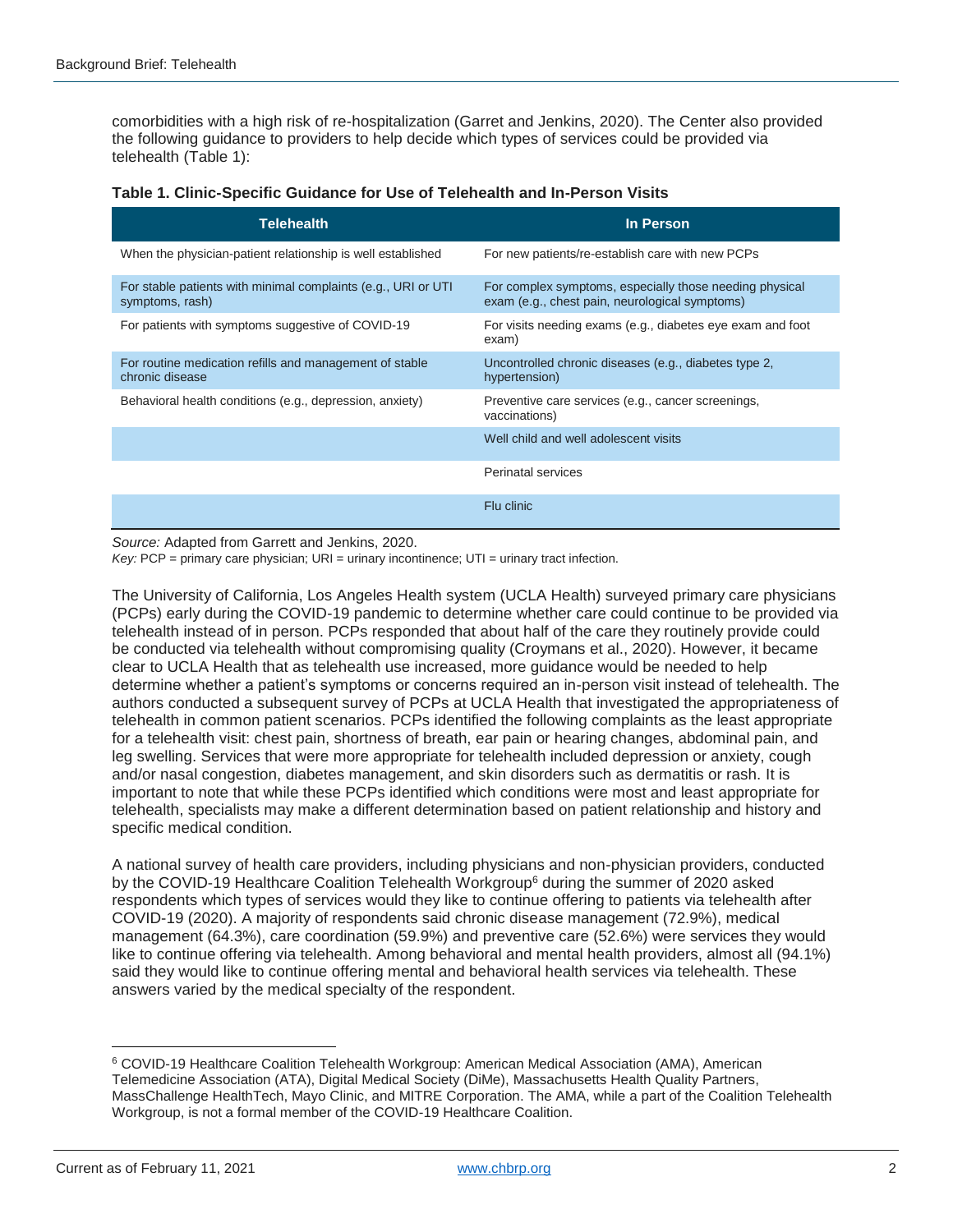# **MEDICAL EFFECTIVENESS OF TELEHEALTH**

### **Research Approach and Methods**

The conclusions below are based on CHBRP's review of the best available evidence from peer-reviewed and grey literature.<sup>7</sup> More information about CHBRP's research approach and methods is included in Appendix B.

#### **Key Questions**

- 1. Does the evidence indicate whether services delivered via telehealth (and specifically telephone) are equivalent to in-person services?
- 2. Does the evidence indicate whether the use of telehealth services (and specifically telephone services) affects the use of other services?

### **Methodological Considerations**

Most studies pertinent to this report examine the use of telehealth modalities as a substitute for in-person care. In these cases, the relevant studies evaluated whether care provided via these technologies results in equal or better outcomes and processes of care than care delivered in person and whether use of these technologies improves access to care. Some studies assess the effects of telehealth as a supplement to in-person care; these studies evaluate whether adding these technologies improves processes of care and health outcomes relative to receiving in-person care alone.

A major methodological limitation of the literature is that the pace at which studies of telehealth are published does not keep pace with the rate of change in telehealth technology. Another important limitation of the studies is the inability to disaggregate the telehealth services from other interventions, such as an integrated web portal that includes e-mails as well as information about self-care, access to test results, and ability to refill prescriptions.

The literature search for this report used general terms for telehealth services, which may have missed peer-reviewed literature that was indexed using terms associated with particular diseases or conditions.

### **Outcomes Assessed**

To examine whether services delivered via telehealth are equivalent to in-person services, CHBRP examined the following outcomes: (1) health outcomes, including both physiological measures and patient-reported outcomes and (2) process of care outcomes, including treatment adherence, accuracy of diagnoses, and alignment of treatment plans with clinical practice guidelines. To assess whether the use of telehealth services (and specifically telephone services) affects the use of other services, CHBRP examined effects of telehealth on use of other health care services, such as wait time for specialty care, or number of outpatient visits, emergency department visits and hospitalizations.

 $^7$  Grey literature consists of material that is not published commercially or indexed systematically in bibliographic databases. For more information on CHBRP's use of grey literature, visit [http://chbrp.com/analysis\\_methodology/medical\\_effectiveness\\_analysis.php](http://chbrp.com/analysis_methodology/medical_effectiveness_analysis.php) .

Current as of February 11, 2021 3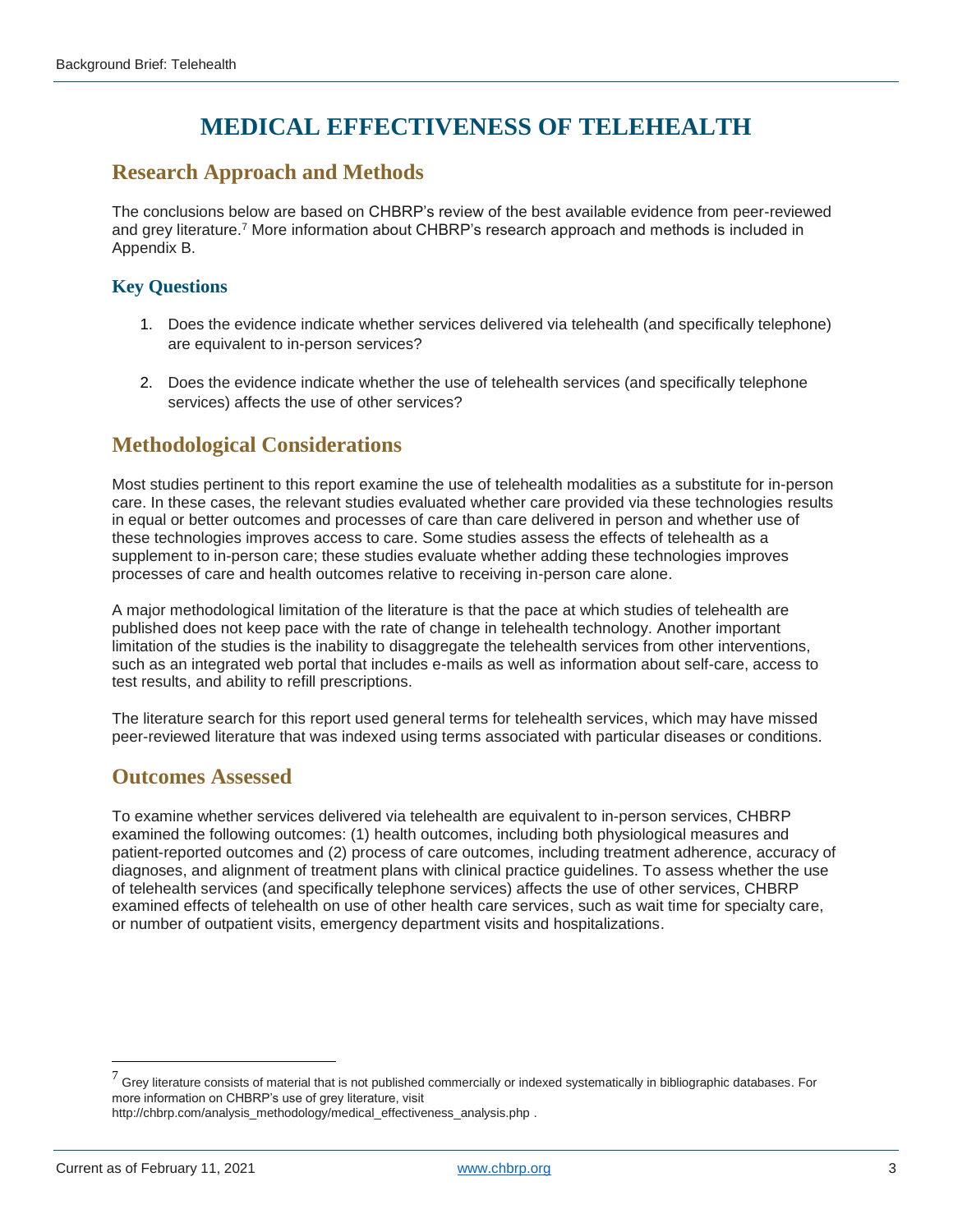# **Study Findings**

### **Does the Evidence Indicate Whether Services Delivered via Telehealth (and Specifically Telephone) Are Equivalent to In-Person Services?**

#### *Health outcomes*

Evidence regarding whether telehealth results in equal or better health outcomes than care delivered in person is mixed, depending on the healthcare service being delivered and the telehealth modality. CHBRP found clear and convincing evidence that live video results in equal or better health outcomes than care delivered in person, preponderance of evidence that telephone results in equal or better health outcomes than care delivered in person, and insufficient evidence that eConsult results in equal or better health outcomes than care delivered in person.

**Live videoconferencing.** Literature reviews that CHBRP conducted for its previous reports on SB 289, AB 2507, and AB 744 identified a large number of studies that compared the effects of live videoconferencing and in-person care on health outcomes (Ferrer-Roca et al., 2010; Fortney et al., 2015; Garcia-Lizana and Munoz-Mayorga, 2010; Harrison et al., 1999; Kairy et al., 2009; Morland et al., 2010, 2014; Myers et al., 2015; Wallace et al., 2004). These studies report that quality of life and clinical outcomes, such as severity of depression symptoms, are similar between people who participate in live videoconferencing and people who receive in-person care.

Additionally, CHBRP found a recent large systematic review (Burnham et al., 2020; 18 studies) on the clinical effectiveness of live videoconferencing for infectious diseases consultations, which reported that people who receive consultations via telehealth had shorter hospital length of stay and similar rates of readmission as people who receive in-person care. This systematic review reported mixed findings for mortality, with higher mortality in the group receiving care through live videoconferencing in two studies reporting on this outcome and lower in two studies reporting this outcome (range, 0%–22%).

Two recent systematic reviews found that telepsychiatry delivered via live videoconferencing is similar to in-person care for the management of mental health care in terms of quality of care and quality of doctorpatient relationship (Coustasse et al., 2019; Sunjaya et al., 2020). A systematic review reported that patients with post-traumatic stress disorder in programs that included live videoconferencing were associated with shorter total therapeutic hours than patients receiving face-to-face therapy (Sunjaya et al., 2020).

A 2019 retrospective cohort study (5,952 patients: 738 telemedicine visits, 5,214 standard visits) comparing medication abortion with a live videoconference to a standard in person visit for medication abortion (Kohn et al., 2019) reported that health outcomes for medication abortion provided via live videoconferencing are similar to standard medication. The study reported that ongoing pregnancy was less common among telemedicine patients (2/445, 0.5%) than standard patients (71/4,011, 1.8%) (adjusted odds ratio [OR] 0.23; 95% CI 0.14–0.39) and that aspiration procedures were less common among telemedicine patients (6/445, 1.4%) than standard patients (182/4,011, 4.5%) (adjusted OR 0.28; 95% CI 0.17–0.46). In both groups, fewer than 1% of patients reported clinically significant adverse events.

**Telephone.** CHBRP did not find any recent studies on the use of telephone consultations compared to inperson consultations on health outcomes.

The 2016 report for AB 2507 found telephone consultations result in equal or better health outcomes as in-person consultations based on three studies (Akobeng et al., 2015; Fann et al., 2015; Kotb et al., 2015). The CHBRP report for AB 744 reported that a meta-analysis (11 RCTs; 1,104 subjects), found moderately better scores on a measure of depression for patients with multiple sclerosis who received telephone psychotherapy interventions and small to moderately better short-term scores on measures of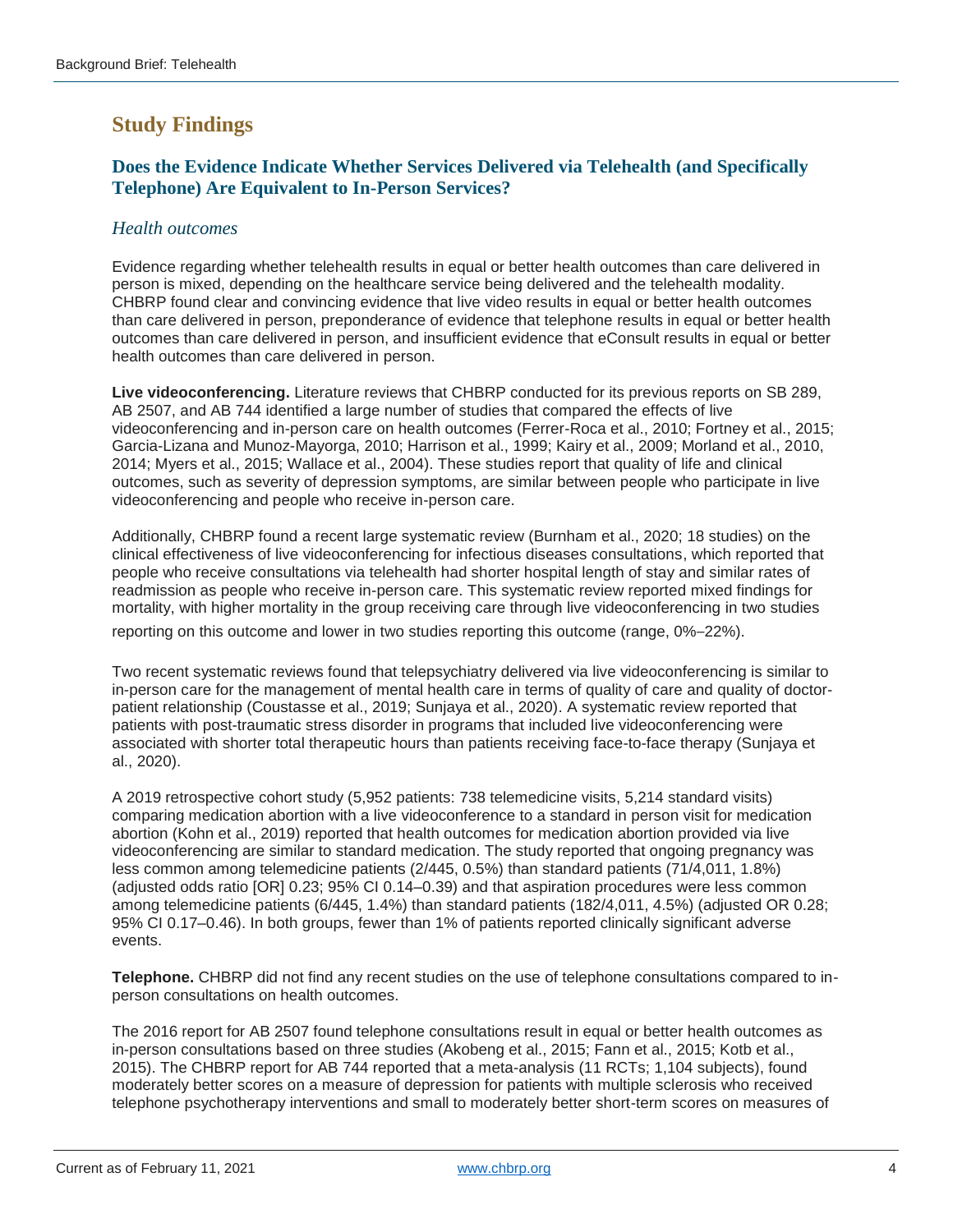fatigue, quality of life, multiple sclerosis symptoms, physical activity, and medication adherence compared with patients in control groups and patients who received other interventions (Proctor et al., 2018).

**eConsult.** CHBRP did not identify any studies of the impact of eConsult on health outcomes.

#### *Process of care<sup>8</sup>*

Evidence regarding the effectiveness of telehealth on processes of care is mixed, depending on the modality. CHBRP found clear and convincing evidence that live video results in equal or better processes of care than care delivered in person, inconclusive evidence that telephone results in equal or better processes of care than care delivered in-person, and insufficient evidence that eConsult results in equal or better processes of care than care delivered in person.

**Live videoconferencing.** CHBRP's previous reports on telehealth found no difference in processes of care between patients who received care via live video and patients who received in-person care. These studies include three systematic reviews and one randomized controlled trial (RCT) (Brearly et al., 2017: 12 studies, 497 participants; Fortney et al., 2015: 265 subjects; Simpson and Reid, 2014: 23 studies; Warshaw et al., 2011: 10 studies, 1,290 subjects).

Two recent studies found no difference between processes of care for patients treated via live videoconference and in-person visits (Bradley et al., 2020; Yao et al., 2020). Bradley et al. (2020) found no significant difference (62 patients;  $P = .98$ ) in the overall diagnostic reliability of a telehealth videoconference clinical examination compared to a traditional shoulder clinical examination (with an MRI as reference) for patients with shoulder rotator cuff tears. It is important to note that the study found that the diagnostic effectiveness of both tests without an MRI was poor regardless of the group. A retrospective cohort study (Yao et al., 2020; 260 subjects) found no statistically significant difference in the rates at which patients seen via live videoconferencing and patients seen in an emergency department were prescribed antibiotics for acute respiratory infections (29% of telemedicine visits and 28% of in-person visits; OR 1.038; 95% CI 0.71–1.52; p=0.846).

Additionally, CHBRP found a recent large systematic review (Burnham et al., 2020; 18 studies) on the clinical effectiveness of live videoconferencing for infectious diseases consultations, which reported that people who receive consultations via telehealth had similar rates adherence to treatment as people who receive in-person care.

However, a 2019 retrospective cohort study using claims data (528,213 total pediatric visits), Ray et al. (2019), compared the quality of antibiotic prescribing for acute respiratory infections among children in three different health care settings: live videoconferencing telehealth consultations, urgent care, and primary care provider offices. The study reported that clinicians who cared for children via live videoconferencing were less likely to prescribe antibiotics in a manner that was consistent with clinical practice guidelines (59% of telemedicine visits versus 67% urgent care and 78% primary care provider visits). For visits with a diagnosis of streptococcal pharyngitis (strep throat), live videoconferencing providers were less likely to order a streptococcal test to confirm the diagnosis (4% of telemedicine visits versus 75% urgent care and 68% primary care provider visits), which could have led live videoconferencing providers to prescribe antibiotics unnecessarily because some children who they suspected had strep throat may not have had it and, thus, did not need antibiotics.

**Telephone.** A systematic review comparing telehealth to in-person care in primary care settings (Han et al., 2020) included three retrospective cohort studies that compared antibiotic prescribing in telephone consultations and in-person consultations (Ewen et al., 2015; Penza et al., 2019; Murray et al., 2019). These studies reported mixed results. Ewen et al. (2015) and Penza et al. (2019) reported lower rates of

<sup>&</sup>lt;sup>8</sup> Processes of care concern the manner in which care is provided. Examples of process of care outcomes include accuracy of diagnoses, alignment of treatment plans with clinical practice guidelines, and patient adherence to treatment plans.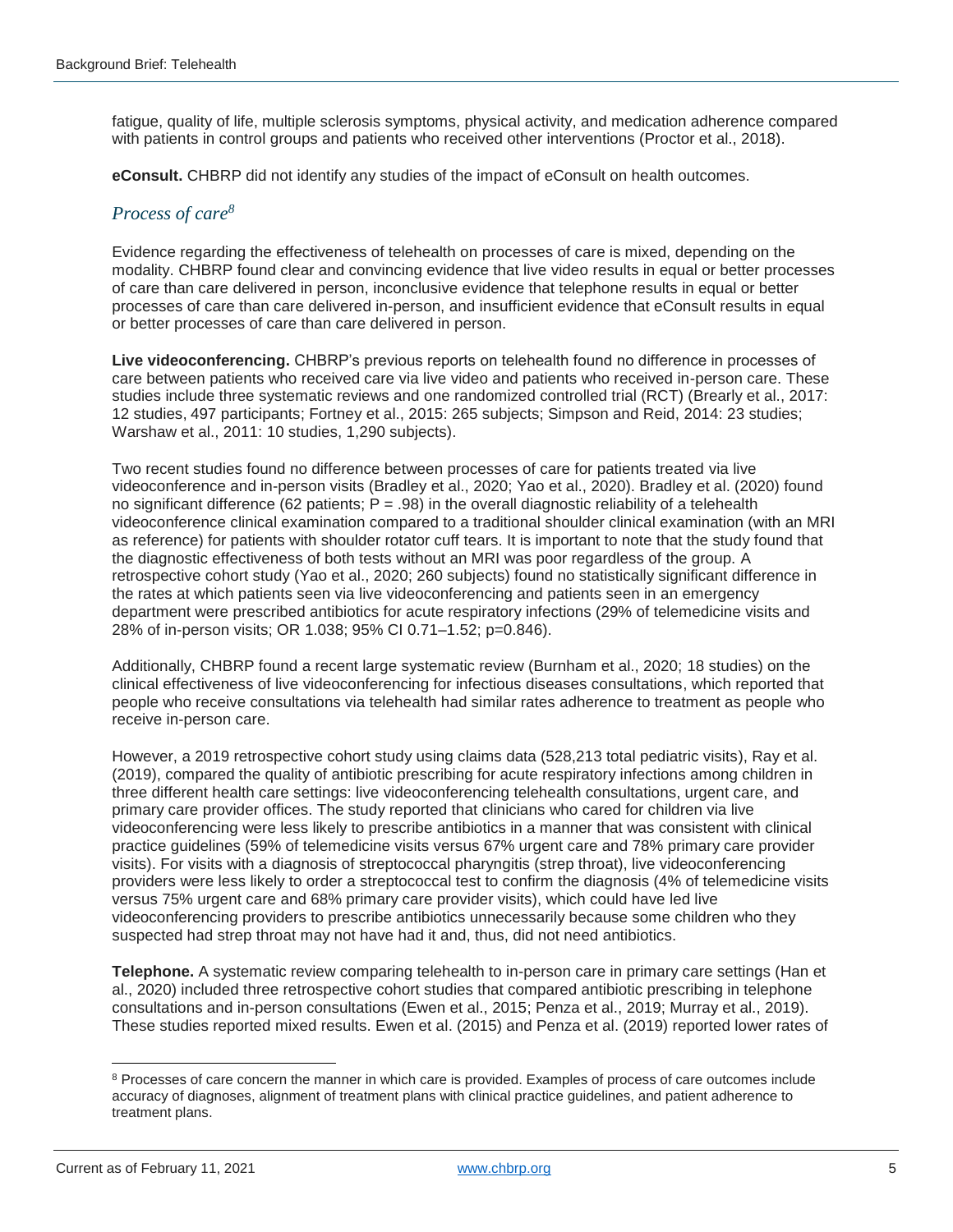antibiotic prescriptions during telephone consultations compared to in-person visits. In contrast, Murray et al. (2019) reported no significant differences in antibiotic prescribing rates between telephone and inperson visits for [urinary](https://ucsfonline-my.sharepoint.com/personal/margaret_fix_ucsf_edu/Documents/Partywise%20Bivariate%20models.docx?web=1) tract infections (81% vs. 83%; *P*=.76).

**eConsult.** CHBRP did not identify any studies of the impact of eConsult on processes of care.

#### **Does the Evidence Indicate Whether the Use of Telehealth Services (and Specifically Telephone Services) Affects the Use of Other Services?**

Evidence regarding the effectiveness of telehealth on use of other health care services is mixed, depending on the modality. CHBRP found a preponderance of evidence that live video conferencing does not reduce use of in-person health care services compared to care delivered in person and that eConsult results in shorter wait times for treatment and greater likelihood of receiving treatment than care delivered in person. There is inconclusive evidence that telephone affects the use of in-person health care services.

**Live videoconferencing.** Studies have found that live videoconferencing increases access to care, decreases follow up visits, and increases treatment adherence (Andino et al., 2020; Legha et al., 2019; Wood et al., 2019).

Wood et al. (2019; 85 subjects) reported that substituting live videoconferencing for in-person visits with a specialist was associated with a substantial and statistically significant reduction in the distance that rural veterans with inflammatory arthritis traveled to obtain care (p<0.01).

In a retrospective study of 600 video visits among established patients completed by 13 urology providers, Andino et al. (2020) found that for new or persistent medical concerns, the 30-day revisit rates — defined as an in-person evaluation within 30 days of the patient's initial visit by any urologist or urology advanced practice provider in the clinic, emergency room, or inpatient hospital — were similar across both groups (0.5% vs. 0.67%; p=0.60).

Legha et al. (2019) studied telepsychiatric care provided via live videoconferencing within a rural Alaska native psychiatric program and reported that, compared to patients who received usual care, patients in the telepsychiatry group remained engaged in treatment longer and were more likely to complete treatment. The odds of treatment completion was 99% greater in the telepsychiatry group than in the usual care group.

A 2019 retrospective cohort study (5,952 patients: 738 telemedicine visits; 5,214 standard visits) comparing medication abortion with a live videoconference to a standard in-person visit for medication abortion (Kohn et al., 2019) reported that medication abortion provided via live videoconferencing significantly improves access to earlier abortion and abortion care services. The study reported that ongoing pregnancy was less common among telemedicine patients (2/445, 0.5%) than standard patients (71/4,011, 1.8%) (adjusted OR 0.23; 95% CI 0.14–0.39) and that aspiration procedures were less common among telemedicine patients (6/445, 1.4%) than standard patients (182/4,011, 4.5%) (adjusted OR 0.28; 95% CI 0.17–0.46).

**Telephone.** CHBRP found no studies published since 2015 that examined the effect of telephone-based telehealth on use of other health services. The 2015 CHBRP report for SB 289 found inconclusive evidence from RCTs and time-series studies of the effect of telephone consultation services on access to care and utilization, with studies showing different effects for use of the same type of service (e.g., emergency department, hospitalization, or primary care) (Bunn et al., 2004; Flores-Mateo et al., 2012).

**eConsult.** In the previous report for AB 744, CHBRP found three systematic reviews and seven observational studies that addressed the effects of eConsult on access to care and utilization across multiple specialties, including otolaryngology-head and neck surgery, rheumatology, dermatology, orthopedics, and psychiatry (Archibald et al., 2018; Baig et al., 2016; Bauer et al., 2019; Gleason et al., 2017; Kohlert et al., 2018; Lai et al., 2018; Liddy et al., 2018, 2019; Lowenstein et al., 2017; Naka et al.,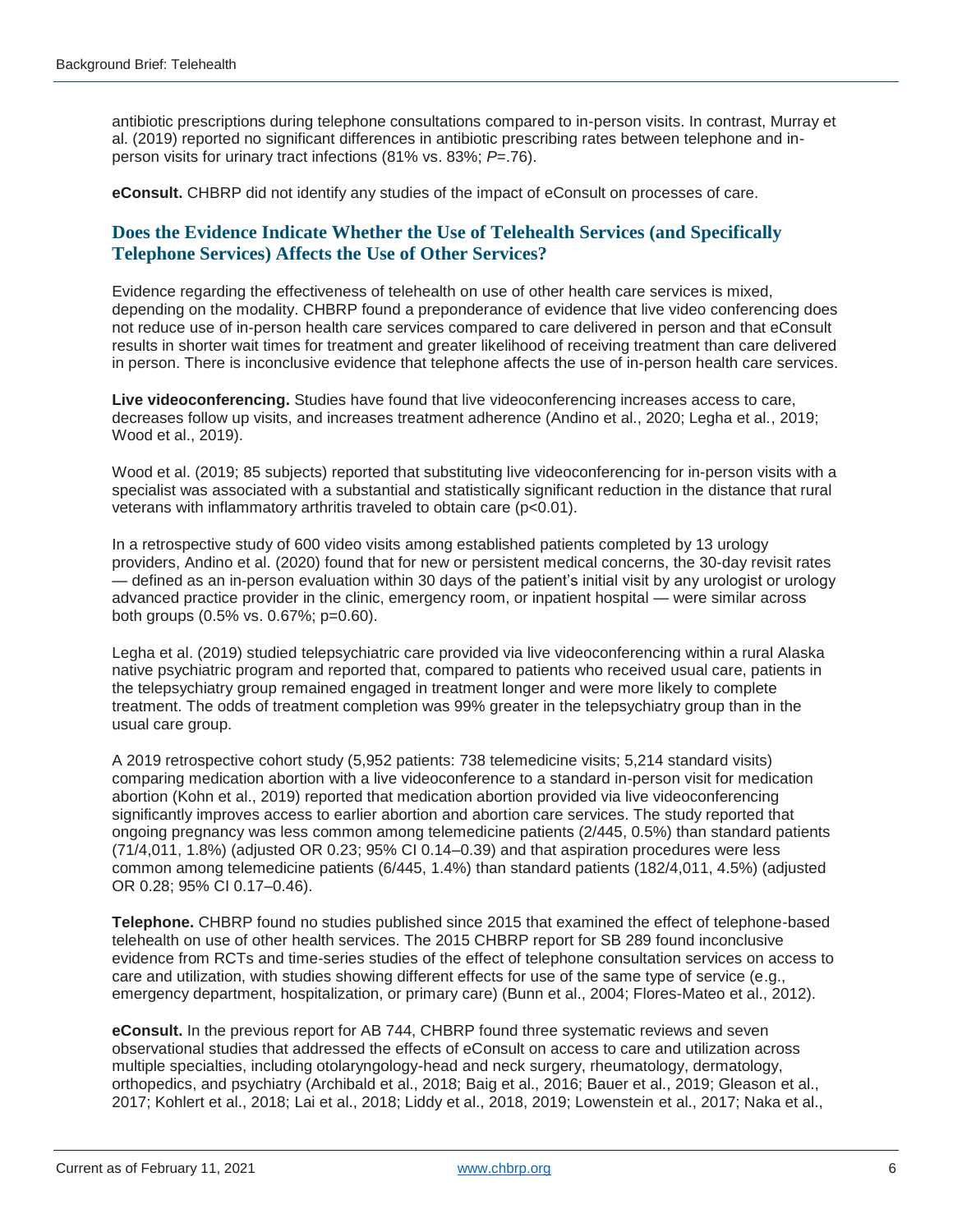2018; Rea et al., 2018; Rostom et al., 2018; Schettini et al., 2017; Ulloa et al., 2017; Vimalananda et al., 2015). The studies consistently found that eConsult was associated with shorter time to treatment, shorter wait time for specialist input, and fewer avoidable specialist visits. CHBRP also identified one recent study (Anderson et al., 2020) that found that implementation of eConsult among Medicaid beneficiaries increased the percentage of referrals to an endocrinologist that were completed, either by an in-person visit or an eConsult. Completion of a higher percentage of referrals indicates that more patients whose primary care provider believed they would benefit from a consultation with an endocrinologist received one.

### **Summary of Medical Effectiveness Findings**

CHBRP found that evidence regarding whether telehealth modalities and services result in equal or better outcomes than care delivered in person is mixed depending on the type of outcome studied: health outcomes, process of care, or use of other services (Table 2).

| Table 2. Summary of Medical Effectiveness Findings: Telehealth |  |  |
|----------------------------------------------------------------|--|--|
|                                                                |  |  |

|            | <b>Equivalent to In-Person Services</b> | <b>Reduces Use of Other</b><br><b>Services</b> |                     |
|------------|-----------------------------------------|------------------------------------------------|---------------------|
|            | <b>Health Outcomes</b>                  | <b>Process of Care</b>                         |                     |
| Live Video | Clear and convincing -<br>yes           | Clear and convincing -<br>yes                  | Preponderance - no  |
| Telephone  | Preponderance - yes                     | Inconclusive                                   | Inconclusive        |
| eConsult   | Insufficient                            | Insufficient                                   | Preponderance - yes |

*Source:* California Health Benefits Review Program, 2021.

# **UTILIZATION OF TELEHEALTH**

Utilization of telehealth services grew slowly during the decade leading up to the COVID-19 pandemic (Park et al., 2018). The pandemic required providers and patients to quickly adapt how health care is delivered and provided. Many states, including California, implemented shelter-in-place orders that limited whether residents were able to leave their homes except for essential reasons, such as a medical emergency. Providers and health care delivery systems stopped providing routine care in person to reduce the chance of spreading and contracting the virus. As a result, utilization of telehealth services increased substantially between February and April of 2020. While utilization as of October 2020 was lower than in the spring of 2020, use of telehealth was still much higher than in the months preceding the pandemic (Mehrotra et al., 2020).

Among surveyed providers in California, the share of visits they provided using telehealth increased from 30% before the pandemic to 79% in September 2020 (CHCF, 2020a).<sup>9</sup> Behavioral health specialists said they provided more visits via telehealth both before the pandemic and in September of 2020 (Figure 1). Doctors and nurse practitioners/physician assistants also provided most of their services via telehealth as of September 2020.

<sup>9</sup> Answers provided are based on individual providers' experiences and are not based on claims data; therefore, answers may be subject to recall bias.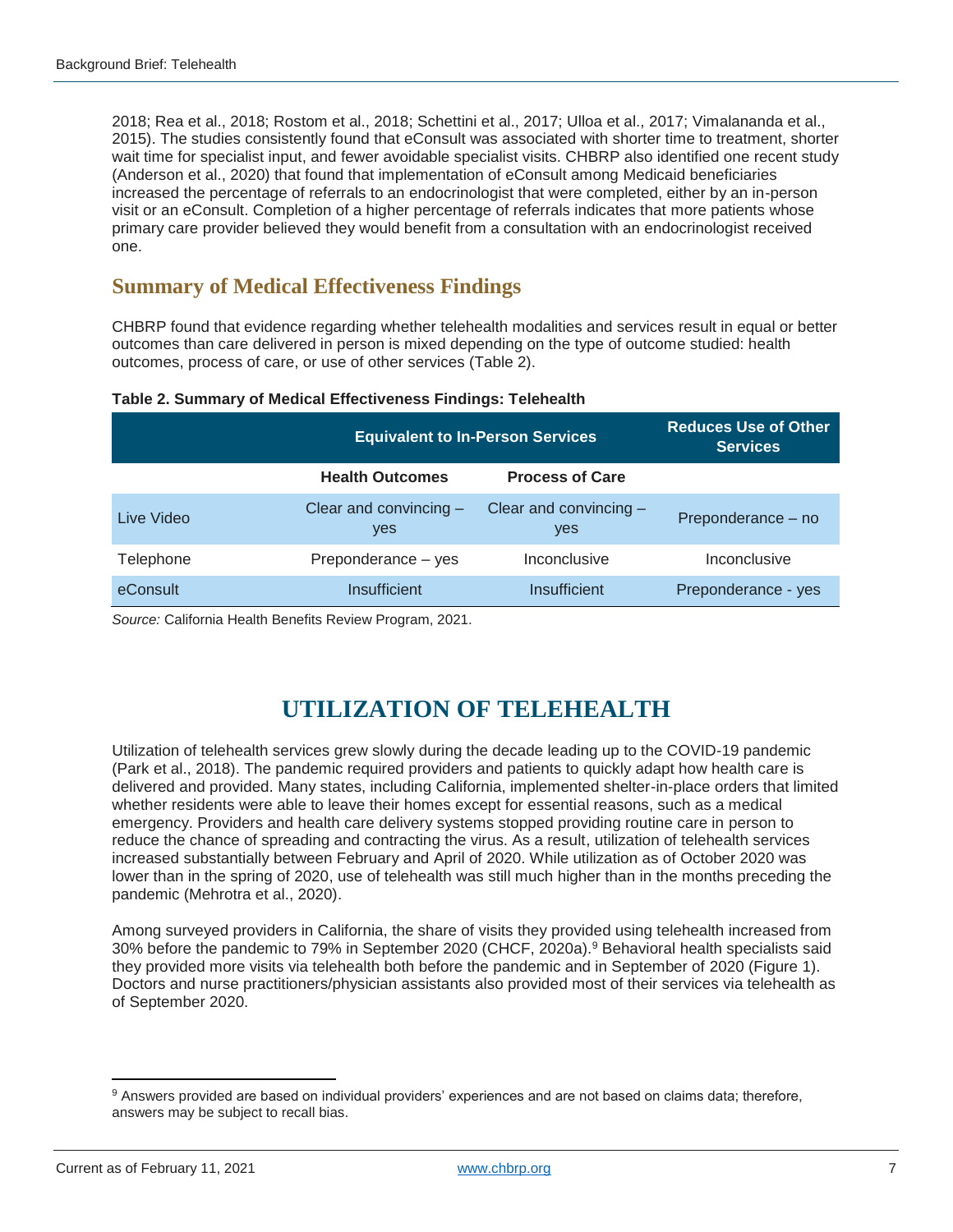

#### **Figure 1. Use of Telehealth Among Providers in California, Before and During the COVID-19 Pandemic, 2020**

*Source:* California Health Benefits Review Program, 2021. Adapted from CHCF, 2020a. *Key:* NP = nurse practitioner; PA = physician assistant.

Nationally, among commercially insured enrollees, claims data indicates the number of telehealth visits in March of 2019 hovered around 17.4 visits per 10,000 persons and had been relatively stable since early 2018 (Figure 2) (Whaley et al., 2020). Telehealth visits increased to 239.1 visits per 10,000 persons in March of 2020 and to almost 650 visits per 10,000 persons in April of 2020, an increase of more than 4000% from 2019. Office visits decreased during March and April 2020 as well, but telehealth visits only offset approximately 40% of office visits. At the peak of telehealth utilization, approximately 48% of healthcare visits were delivered via telehealth in April 2020.

#### **Figure 2. Trends in Use of Office Visits and Telemedicine among Commercially Insured US Population, 2018-2020**



*Note:* Per 10,000 persons.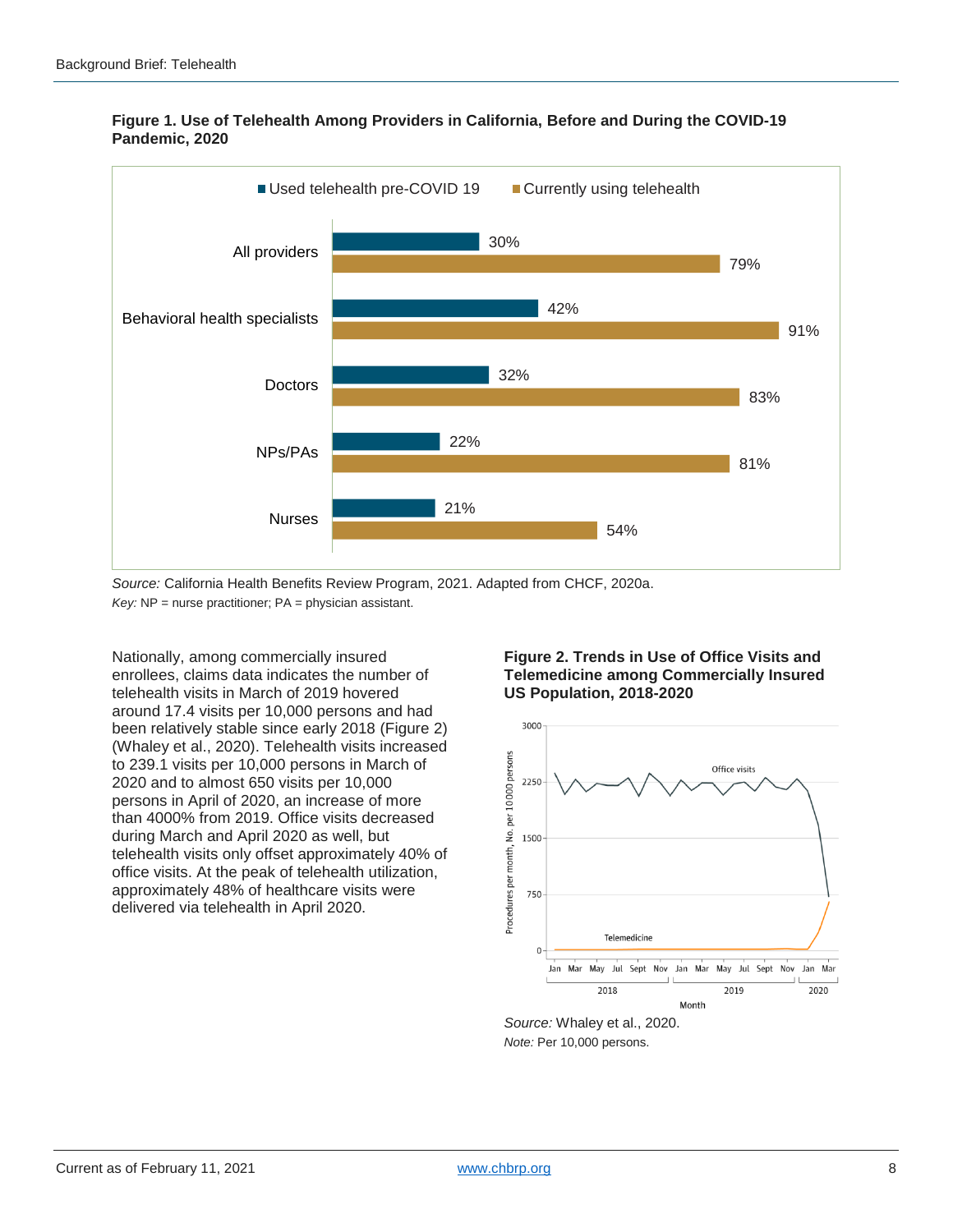Patel et al. (2020) examined national claims data for utilization of in-person and telehealth visits since the beginning of 2020 among commercially insured enrollees. The authors similarly found that telehealth visits increased substantially between March and April 2020, followed by a decrease through June 2020 (Figure 3). Use of office visits fell sharply in March and April, followed by an increase through June 2020. Here as well, the authors found that telehealth did not fully substitute for office visits and in June comprised about 20% of total healthcare visits. Similar trends in utilization of telehealth and in-office visits were presented in an analysis of national commercial and Medicaid claims data by Mehrotra et al. (2020).

#### **Figure 3. Trends in In-Person, Telehealth, and Total Visits per Week, January 1, 2020- June 16, 2020**



#### *Source:* Patel et al., 2020.

*Note:* The dotted vertical line indicates the week of March 17, 2020 (week 11), when Medicare expanded reimbursement for telemedicine visits due to the COVID-19 pandemic. Week 21 (May 20-May 26, 2020) includes Memorial Day, a federal holiday in the US. The work week was likely 4 days for many practices resulting in a decrease in visit volume.

# **Utilization by modality**

As technology has changed, the modalities used during telehealth encounters have shifted. While use of telephone was the predominant modality in 2013, its use decreased while use of other modalities such as email and live video doubled by 2016 (Figure 4). As mentioned above, utilization of all telehealth modalities has increased substantially since the start of the COVID-19 pandemic.

Almost two-thirds (62%) of California residents who recently received medical care and responded to a California Health Care Foundation survey reported using telehealth (CHCF, 2020b). Approximately half of respondents used phone and the other half used video. While more respondents with incomes below 200% of the federal poverty level used phone, there was no statistically significant difference in the use of video between respondents with incomes below 200% of the federal poverty level and respondents with incomes above this level. Conversely, use of either telehealth modality (telephone or live video) was significantly greater among people of color (76%) compared to white respondents (48%).

California providers report that providing telehealth services via video is more common than before the pandemic began, with almost half (46%) of providers surveyed saying they use video for more than half of the telehealth visits provided (CHCF, 2020a). Before the pandemic, about one-quarter (26%) of providers said they used video for more than half of their telehealth visits. Almost all providers currently use video (80%) and/or phone (90%) for at least one patient visit.

Phone utilization increased substantially in March and early April. As the federal government loosened restrictions around use of telehealth technology, video use began increasing and soon overtook telephone (Contreras et al., 2020; Rizzi et al., 2020).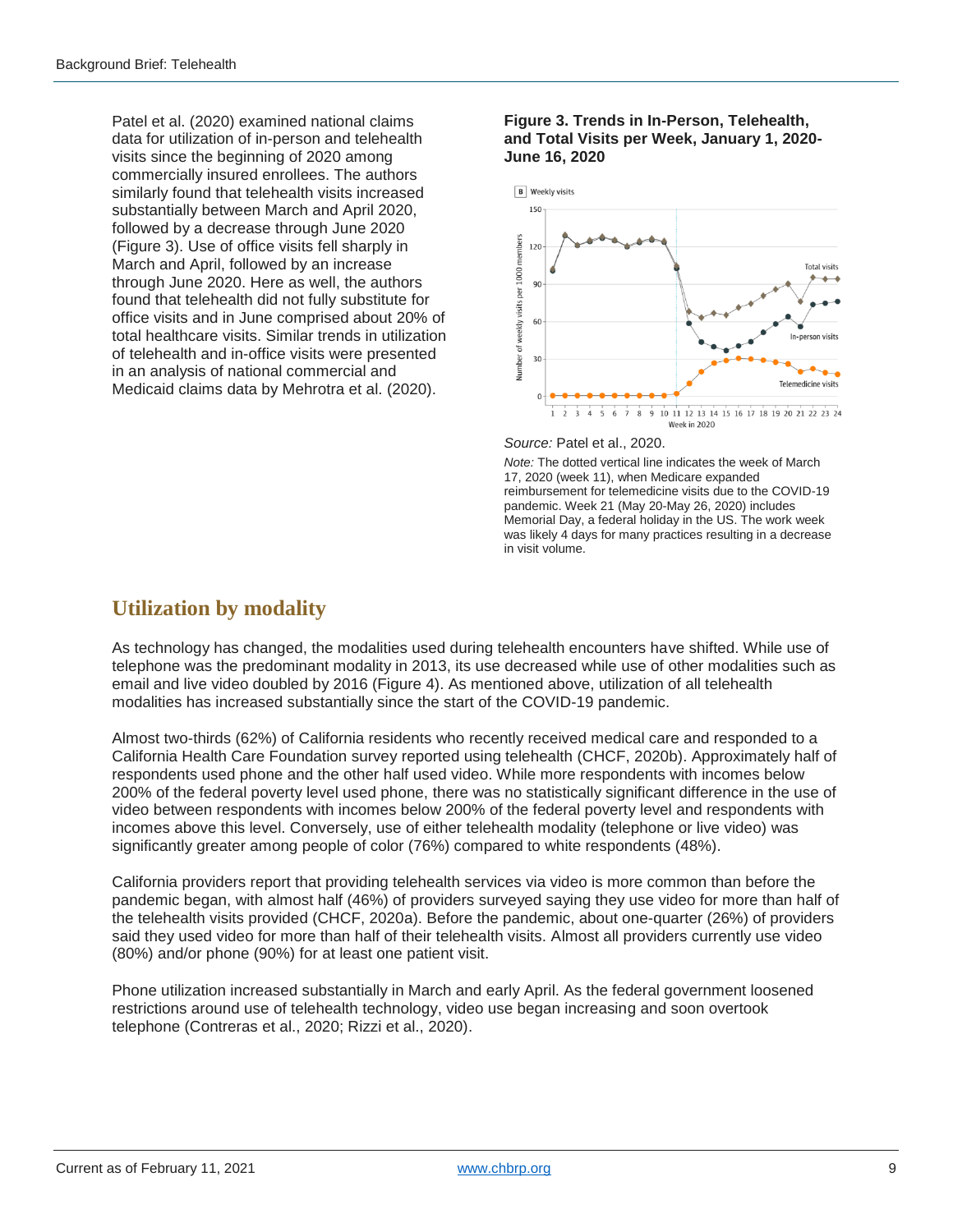

**Figure 4. Rates of Consumers' Use of Telehealth, by Type of Use, 2013-2016**

*Source:* Park et al., 2018.

*Note:* "Communicating" means communicating with a provider.

# **Utilization by Service Type**

The American Medical Association (AMA) surveyed physicians in 2016 about current telehealth practices. They found that approximately 15% of physicians used telehealth during patient interactions and 11% of physicians used telehealth during interactions with other health care professionals (Kane et al., 2018). Telehealth use with patients was highest among radiologists (39.5%), psychiatrists (27.8%), pathologists (23%), and emergency medicine physicians (22.3%). Telehealth use with patients was lowest among internal medicine subspecialties (15.3%), primary care physicians (12.7%), and surgery (11.4%). Telehealth use with other health care professionals was highest among radiologists (25.5%), pathologists (30.4%), and emergency medicine physicians (38.8%). Telehealth use was higher among physicians who worked with larger practices or health centers compared to smaller or independent practices.

The 2020 California Health Care Foundation survey of providers in California found telehealth use was highest among behavioral health providers (CHCF, 2020b).

# **COST-EFFECTIVENESS OF TELEHEALTH SERVICES**

CHBRP's review of pre-COVID-19 pandemic literature found limited evidence that telehealth services are often substitutes for more expensive in-person services (rather than complements or supplements) and thus telehealth services may be associated with overall reductions in patient and health system costs. CHBRP was unable to locate any recent telehealth cost analyses that reported data during the COVID-19 pandemic; the major changes in health system and consumer behavior associated with the pandemic may have led to overall cost increases rather than the cost savings identified in earlier studies. Furthermore, the cost savings reported in these earlier studies were largely attributable to reductions in hospital transfers or reduced patient transportation; the imprecision of estimates and poor external generalizability in these studies limit the strength of and confidence in this section's evidence (Totten et al., 2019; Trotten et al., 2020).

Several studies examined the extent to which telehealth services are a complement or substitute for inperson services. A recent multi-state analysis found that state-level telehealth reimbursement parity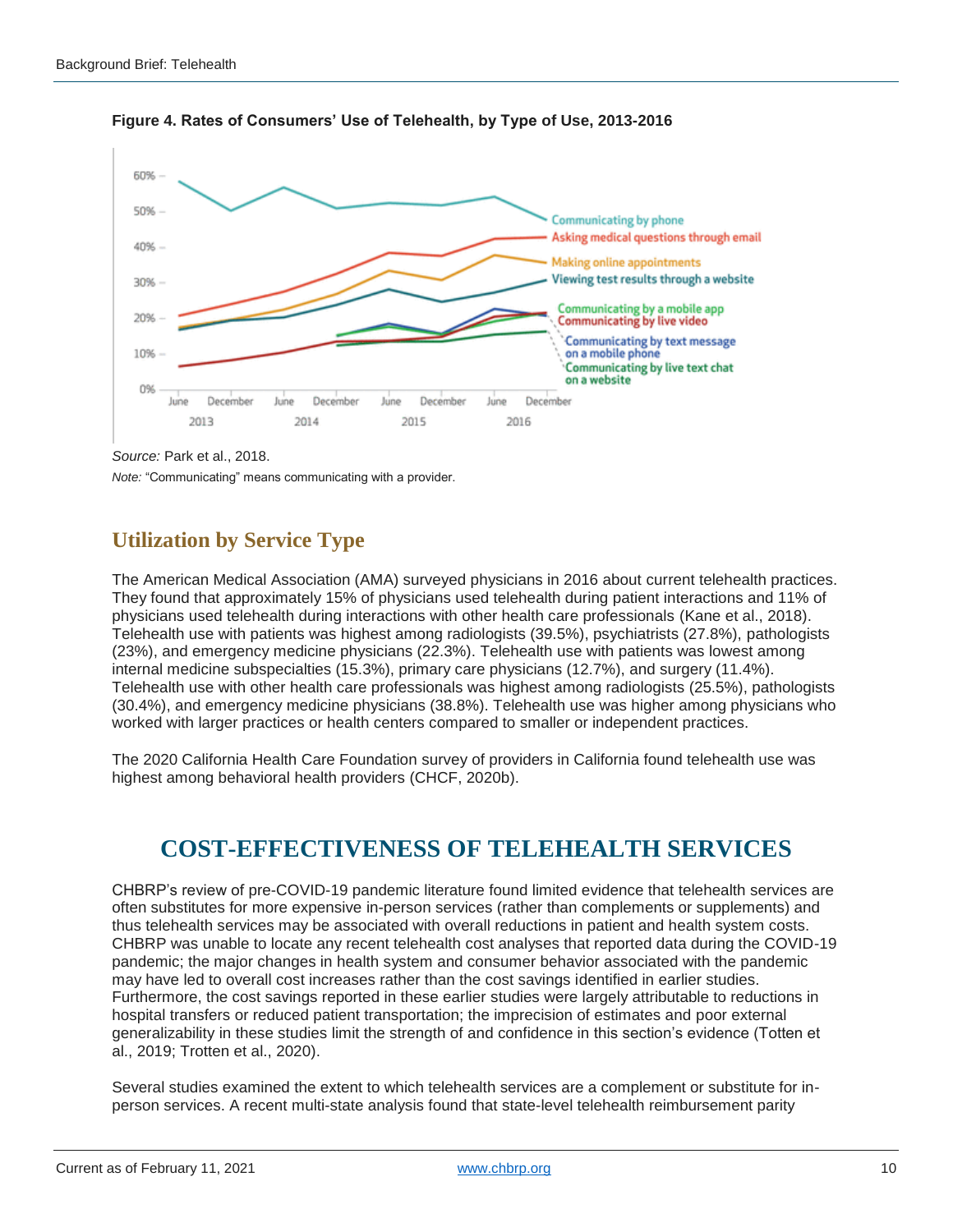insurance requirements are associated with an increase in lower-cost ambulatory care services (such as primary care) but a decrease in higher-cost secondary care (such as inpatient hospitalization); the study concluded that telehealth is generally a substitute instead of a complement (Grecu and Sharma, 2019). A study within a large Midwestern regional health system compared telehealth (on-demand, direct-toconsumer synchronous video visit), urgent, primary, and emergency care for low-acuity conditions and found that telehealth was associated with the lowest visit cost and lowest overall 21-day care cost among the four settings (Lovell et al., 2019). A Pennsylvania-based examination of on-demand synchronous video telehealth found that 74% of care concerns were resolved during the visit and only 16% of telehealth users would have had no health encounters in place of telehealth; the authors ultimately concluded that net cost savings from telehealth ranged from \$19-\$121 per visit (Nord et al., 2019). A national comparison of telemental health users to in-person–only mental health users found significantly higher mental health utilization and mental health costs among telehealth users but no overall difference in total health costs, suggesting that increased telemental health utilization is associated with reduced utilization of other health services (Zhao et al., 2020).

CHBRP did not find any recent literature discussing commercial third-party direct-to-consumer (such as Teladoc, American Well, and Doctor on Demand) telehealth costs, and this modality was largely outside the scope of this brief. However, an earlier study found that only 12% of direct-to-consumer telehealth visits for acute respiratory infection substituted for other visits, with 88% of these visits representing new, complementary utilization; the substantial increase in overall utilization resulted in a net \$45 per person increase in spending even though direct-to-consumer visits were less expensive than physician office or emergency department alternatives (Ashwood et al., 2017).

CHBRP's 2019 analysis of AB 744 found that telehealth use in rural areas may be associated with an overall decrease in cost of care due to reduced rural patient travel and reductions in unnecessary office visits, emergency department visits, or hospitalizations (Marcin et al., 2016).

CHBRP's updated literature review also found detailed cost analyses, but all of these were limited to specific telehealth service specialties. Generally, telehealth was associated with overall cost savings or was cost neutral; except for the previously discussed direct-to-consumer telehealth study no recent studies were identified that found increased overall costs with telehealth services. The following studies were the most recent and generalizable examples available in the published literature. An examination of synchronous video rheumatology visits among rural veterans found that each telehealth visit was associated with reduced costs (-\$113.80 per visit) as compared to in-person rheumatology (Wood and Caplan, 2019). In amyotrophic lateral sclerosis (ALS) patients, synchronous video specialty care was associated with cost savings of \$997 (patient-level) and \$327 (institution-level) per visit (Paganoni et al., 2019).

# **DISPARITIES<sup>10</sup> AND SOCIAL DETERMINANTS OF HEALTH<sup>11</sup>**

As discussed in the Introduction section, CHBRP was asked to summarize the impact that providing telehealth services has on disparities and social determinants of health. Social determinants of health (SDoH) include factors outside of the traditional medical care system that influence health status and health outcomes. Where evidence is available, CHBRP presents the range of SDoH and related disparities (e.g., income, education, and social construct around age, race/ethnicity, gender, and gender identity/sexual orientation) that are relevant to telehealth.

 $10$  Several competing definitions of "health disparities" exist. CHBRP relies on the following definition: Health disparity is defined as the differences, whether unjust or not, in health status or outcomes within a population (Wyatt et al., 2016).

<sup>11</sup> CHBRP defines social determinants of health as conditions in which people are born, grow, live, work, learn, and age. These social determinants of health (economic factors, social factors, education, physical environment) are shaped by the distribution of money, power, and resources and impacted by policy (adapted from: CDC, 2014; Healthy People 2020, 2019). See CHBRP's SDoH white paper for further information: [http://chbrp.com/analysis\\_methodology/public\\_health\\_impact\\_analysis.php.](http://chbrp.com/analysis_methodology/public_health_impact_analysis.php)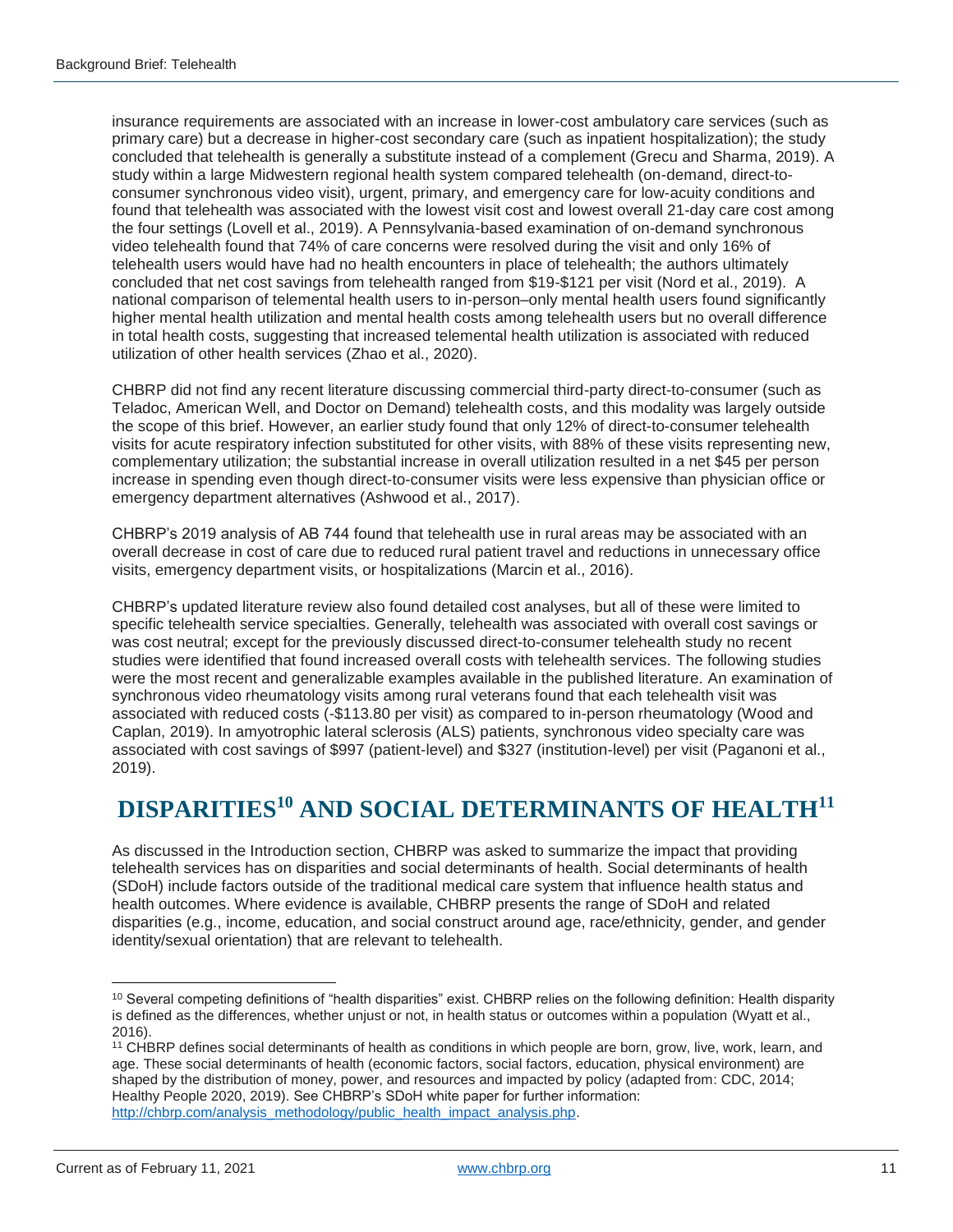# **Disparities in Telehealth Access by Health Status, Geography, Technology, Language, Demographics, and Income**

### **Health Status and Geography**

As explained in CHBRP's 2019 analysis of AB 744, patients must travel to obtain in-person health care services, which can be a burden both for rural and urban residents and especially for those who have limited transportation options or who have complex conditions that make travel difficult. Telehealth may improve access to health care services, but disparities in telehealth utilization persist. An examination of rural Californians based on 2015 survey data found that individuals who reported excellent, very good, or good health status were more likely to report telehealth use than individuals who reported poorer health status (Lee et al., 2019). In the context of the current COVID-19 pandemic, researchers have noted that individuals with poorer health are most likely to benefit from telehealth services but these individuals are also less likely to use telehealth than healthier individuals (Crawford and Serhal, 2020).

Telehealth may improve health care access for rural Americans, including Californians who live in rural areas. <sup>12</sup> However, rural Americans are less likely than Americans who live in urban areas to use telehealth services, as explained in CHBRP's 2019 analysis of AB 744. A recent study found that urban Americans had 54% increased odds of utilizing telehealth, as compared to rural Americans (Jaffe et al., 2020). Other studies using data collected during the COVID-19 pandemic presented similar findings of lower telehealth utilization among individuals in rural areas than individuals residing in urban areas (Patel et al., 2021; Pierce, 2020).

### **Technology**

The disparities in rural telehealth utilization may be partially explained by disparities in infrastructure and technology access. Compared to urban hospitals, rural hospitals are significantly less likely to have telehealth systems in place (Chen et al., 2020). Reliable broadband internet access is necessary for fullfeatured synchronous video telehealth; however, 33% of rural Americans lack access to high-speed broadband (Cortelyou-Ward et al., 2020; Hirko et al., 2020). Data also show that California geographic disparities remain regarding the availability and quality of cellular and broadband connectivity (Lopez, 2019).

#### **Language**

CHBRP found that telehealth access and utilization were lower for non-English speakers. Non-English speakers are less likely to have internet access, an email address, and a smartphone or computer capable of video (Blundell et al., 2020). Several studies that examined data during the COVID-19 pandemic found that non-English speakers were less likely to utilize any form of telehealth services (Blundell et al., 2020; Eberly et al., 2020; Schifeling et al., 2020).

#### **Demographics and Income**

CHBRP identified racial and ethnic telehealth utilization disparities in the 2019 analysis of AB 744, yet some of these disparities may have narrowed during the COVID-19 pandemic. These earlier studies found that people of color were less likely to use online services or e-mail for health care advice and treatment (Baldassare et al., 2013; Dudas and Crocetti, 2013; Mitchell et al., 2014). People of color were also less likely to have access to broadband Internet (Baldassare et al., 2013) and an e-mail account (Gibbons, 2008).

 $12$  As there is no consistent definition of rural areas, CHBRP found various estimates of California's rural population ranging from 837,000 (2%) to 5.2 million (14%). For further information, see: <https://www.ruralhealthinfo.org/states/california> an[d https://med.stanford.edu/ruralhealth/health-pros/factsheets.html.](https://med.stanford.edu/ruralhealth/health-pros/factsheets.html)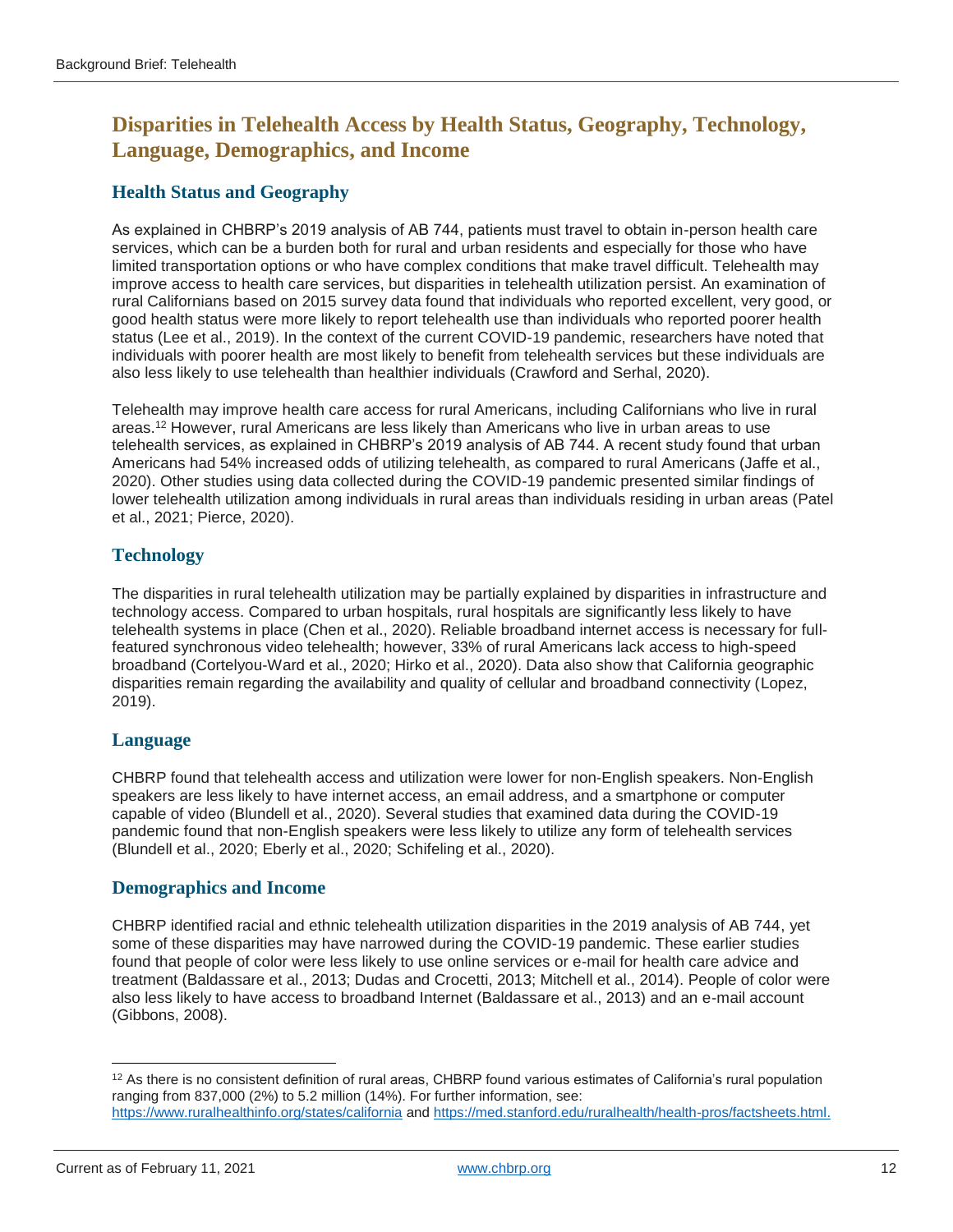A recent California Health Care Foundation report surveyed Californians who received health care during the COVID-19 pandemic about their telehealth utilization. This study did not find any significant disparities in telehealth utilization by income and found that people of color reported significantly higher telehealth utilization (76%) than white individuals (48%) (CHCF, 2020b). An analysis of ambulatory care visits in one Southern California academic health system found that Asian and Latino individuals were less likely to use telehealth during the COVID-19 pandemic compared to white individuals, whereas no difference was found between Black and white individuals (Kakani et al., 2021). The results from these studies may not be generalizable as they are self-reported from patients who received health care or limited to a single urban academic health system.

CHBRP also identified age disparities in the 2019 analysis of AB 744, and these disparities did not appear to abate during the COVID-19 pandemic. Three earlier observational studies considered use of telephone and electronic health care in California and found disparities by age, with technology users generally younger than Californians who did not use various computer and smartphone technologies (Pearl, 2014; Uscher-Pines and Mehrotra, 2013). The more recent studies examining telehealth utilization during the COVID-19 pandemic consistently found that older Americans were less likely to use telehealth services as compared to younger populations (Darrat et al., 2020; Eberly et al., 2020; Patel et al., 2021).

CHBRP found conflicting evidence about disparities in telehealth utilization by gender. Whereas one recent study indicated that females were less likely to utilize telehealth, another study found that females were more likely to utilize telehealth (Eberly et al., 2020; Pierce et al., 2020). CHBRP was unable to identify any literature examining whether sexual orientation disparities occur in telehealth utilization.

## **Disparities in Use of Telehealth Services by Modality**

As explained earlier in this brief, a variety of telehealth services exist. Though telehealth may be available to increasing numbers of Californians, disparities persist in the utilization of full-featured synchronous video and audio communication. CHBRP identified a number of recent, national studies that found disparities in utilization of synchronous video and audio compared to telephone or synchronous audioonly. A recent California-based survey found that people of color reported higher video telehealth utilization (47%) than white individuals (27%) (CHCF, 2020b). National studies reported that Black and non-white patients were less likely to use synchronous video and were more likely to use telephone or synchronous audio-only, as compared to non-minority patients (Pierce et al., 2020; Schifeling et al., 2020). Older patients were less likely to use video as compared to younger patients (Eberly et al., 2020; Jaffe et al., 2020). Finally, rural individuals were less likely to use asynchronous video and were more likely to use telephone or synchronous audio-only as compared to urban populations (Jaffe et al., 2020; Schifeling et al., 2020). In the California population served by a network of Bay Area community health centers, only 29% of patients had access to video chat whereas 91% had access to audio calling (Garret and Jenkins, 2020).

# **CONCLUSION**

Use of telehealth has changed substantially in the last year, both in terms of volume and in delivery. While literature has been published detailing the experience of providing telehealth during the COVID-19 pandemic, literature evaluating the effectiveness is forthcoming. Additionally, although utilization of telehealth has decreased from the peak in April 2020, it is likely that utilization of telehealth will remain higher than pre-pandemic levels, although the magnitude of increase is unclear.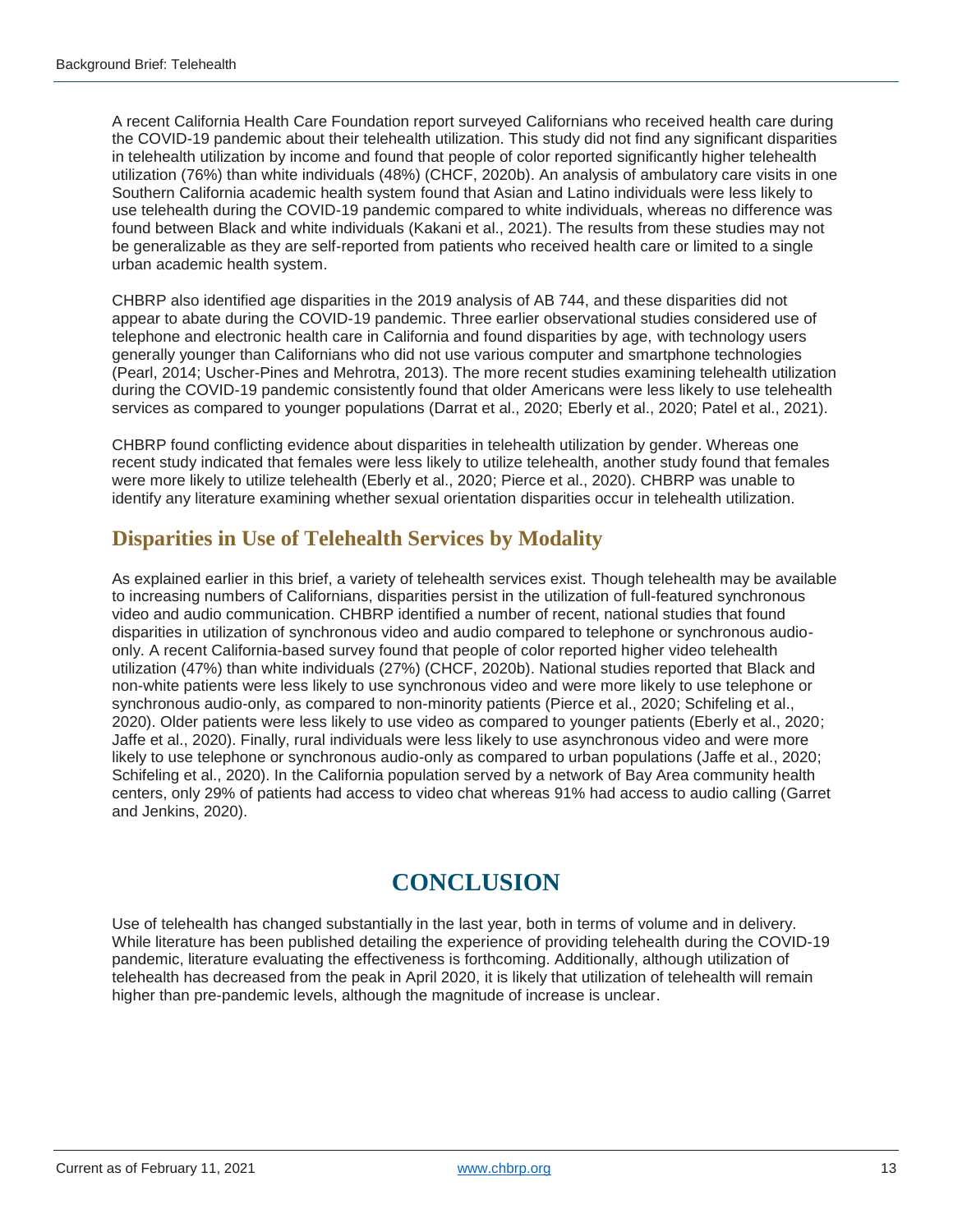# **APPENDIX A ADDITIONAL INFORMATION**

| <b>Modality/Service</b>                              | <b>Service Description</b>                                                                                                                                                                                               | <b>Example</b>                                                                                                                                                                                                                                                                      |
|------------------------------------------------------|--------------------------------------------------------------------------------------------------------------------------------------------------------------------------------------------------------------------------|-------------------------------------------------------------------------------------------------------------------------------------------------------------------------------------------------------------------------------------------------------------------------------------|
| Live video                                           | Uses two-way, interactive video to connect<br>users. Occurs provider-to-provider at a<br>distant site or between a patient and a<br>provider.                                                                            | Patients receive counseling sessions via live<br>video (telepsychiatry); or local provider contacts<br>distant specialist (with or without a patient<br>present) for consultation or treatment.                                                                                     |
| Store and forward                                    | Provider captures medical information<br>(e.g., photo, recording) and transmits<br>information to a remote provider for later<br>review.                                                                                 | X-rays or CT scans sent to a distant radiologist to<br>perform a diagnostic review.                                                                                                                                                                                                 |
| E-mail, synchronous<br>text and chat<br>conferencing | Health system portals provide email, chat,<br>or text options for patients to contact<br>provider.                                                                                                                       | Patient emails provider describing rash symptoms<br>(with or without a picture). Provider responds via<br>email with prescription for topical antibiotic.                                                                                                                           |
| Telephone                                            | Landline, cell phone                                                                                                                                                                                                     | Patient telephones the provider for diagnosis and<br>receives prescription for urinary tract infection.                                                                                                                                                                             |
| e-Consultation<br>(eConsult)                         | A form of store and forward: Referring<br>provider requests uses webportal or EHR<br>for clinical input from specialists, who<br>answer the question, request more<br>information/tests, or schedule an office<br>visit. | PCPs refer patients with A1c levels >9% for<br>diabetes team e-consult. Hematology and<br>endocrinology are consistently among the top five<br>specialties receiving these e-consults across<br>systems.                                                                            |
| mHealth (mobile health)                              | A general term for the use of mobile<br>phones and other wireless technology in<br>medical care.                                                                                                                         | The most common application of mHealth is the<br>use of mobile devices to educate consumers<br>about preventive healthcare services. However,<br>mHealth is also used for disease surveillance,<br>treatment support, epidemic outbreak tracking<br>and chronic disease management. |
| Remote patient<br>monitoring                         | Medical devices measure physiologic data,<br>which is uploaded to provider site or<br>communicated by patient to provider.                                                                                               | Patient or device automatically uploads glucose or<br>blood pressure readings for review by provider.<br>Provider-patient consultation for abnormal<br>readings may follow.                                                                                                         |

#### **Table 3. Common Telehealth Terminology**

*Source:* California Health Benefits Review Program, 2021. Based on information from NCTRC, 2018; Player et al., 2018; Vimalananda et al., 2015; Wicklund, 2018.

*Key*: CT = computed tomography; EHR = electronic health record; PCP = primary care physician.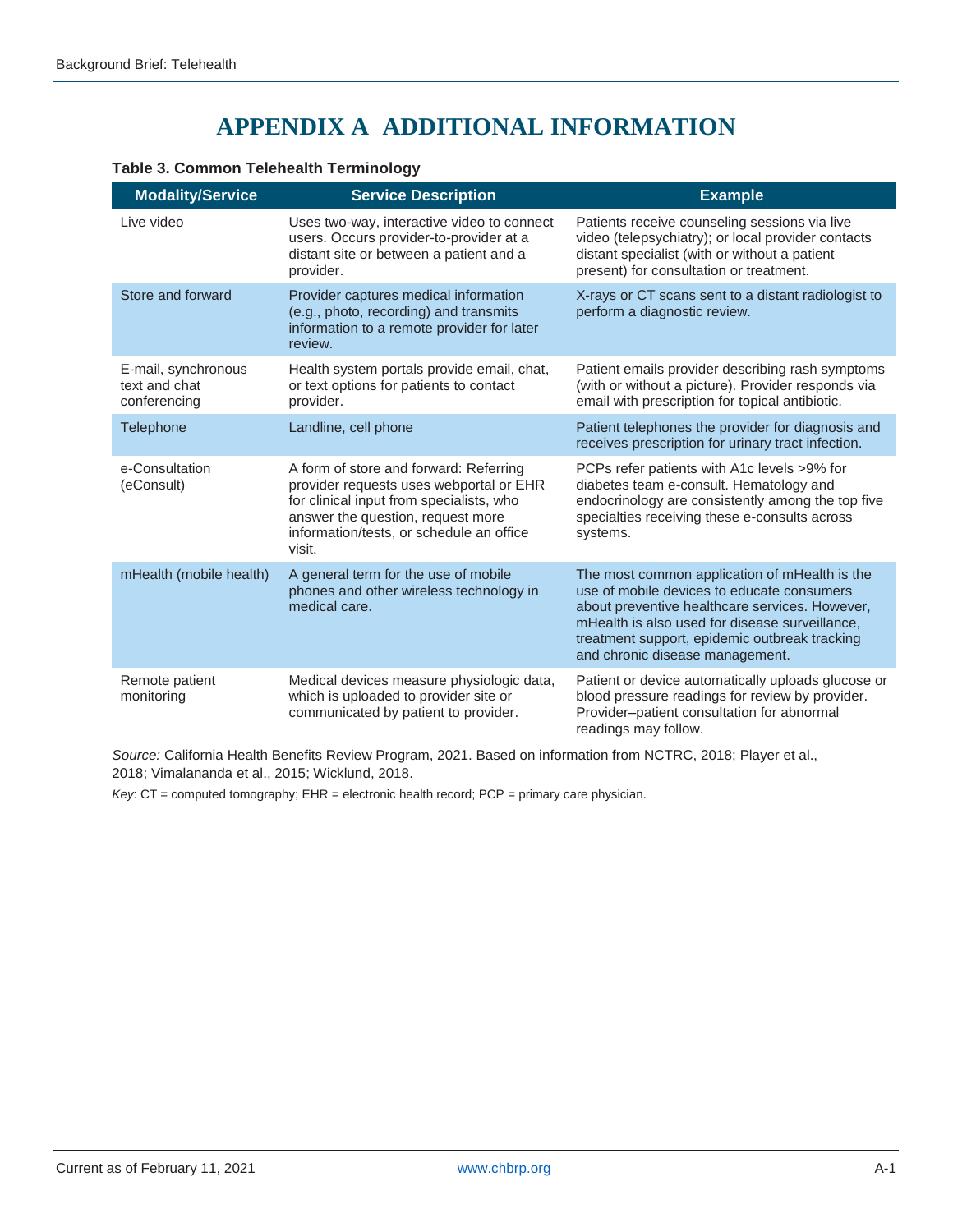# **APPENDIX B LITERATURE REVIEW SPECIFICATIONS**

This appendix describes methods used in the literature review conducted for this report. A discussion of CHBRP's system for medical effectiveness grading evidence, as well as lists of MeSH Terms, publication types, and keywords, follows.

Studies of the effects of telehealth were identified through searches of Ovid MEDLINE, TRIP Database, Scopus, and Embase. The search was limited to abstracts of studies published in English. The search was limited to studies published from 2019 to present, because CHBRP had previously reviewed this literature using the same search terms in 2019 for the AB 744 analysis.

Reviewers screened the title and abstract of each citation retrieved by the literature search to determine eligibility for inclusion. The reviewers acquired the full text of articles that were deemed eligible for inclusion in the review and reapplied the initial eligibility criteria.

### **Medical Effectiveness Review**

The medical effectiveness literature review returned abstracts for 1364 articles, of which 56 were reviewed for inclusion in this report. A total of 13 new studies since 2019 were included in the medical effectiveness review for this report.

# **Medical Effectiveness Evidence Grading System**

In making a "call" for each outcome measure, the medical effectiveness lead and the content expert consider the number of studies as well the strength of the evidence. Further information about the criteria CHBRP uses to evaluate evidence of medical effectiveness can be found in CHBRP's *Medical Effectiveness Analysis Research Approach*. <sup>13</sup> To grade the evidence for each outcome measured, the team uses a grading system that has the following categories:

- Research design;
- Statistical significance;
- Direction of effect:
- Size of effect; and
- Generalizability of findings.

The grading system also contains an overall conclusion that encompasses findings in these five domains. The conclusion is a statement that captures the strength and consistency of the evidence of an intervention's effect on an outcome. The following terms are used to characterize the body of evidence regarding an outcome:

- *Clear and convincing evidence;*
- *Preponderance of evidence;*
- *Limited evidence;*
- *Inconclusive evidence;* and
- *Insufficient evidence.*

A grade of *clear and convincing evidence* indicates that there are multiple studies of a treatment and that the large majority of studies are of high quality and consistently find that the treatment is either effective or not effective.

<sup>&</sup>lt;sup>13</sup> Available at[: http://chbrp.com/analysis\\_methodology/medical\\_effectiveness\\_analysis.php.](http://chbrp.com/analysis_methodology/medical_effectiveness_analysis.php)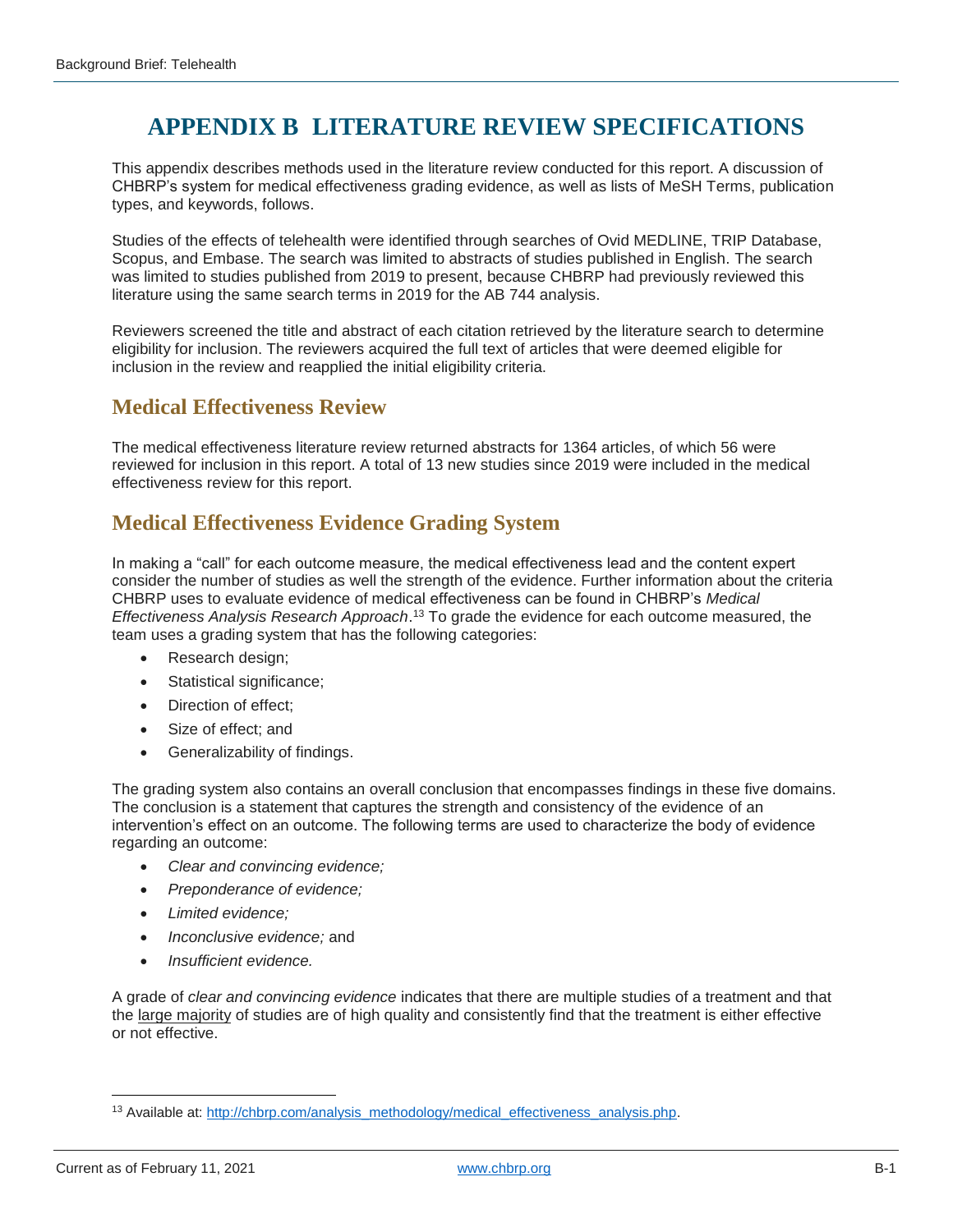A grade of *preponderance of evidence* indicates that the majority of the studies reviewed are consistent in their findings that treatment is either effective or not effective.

A grade of *limited evidence* indicates that the studies had limited generalizability to the population of interest and/or the studies had a fatal flaw in research design or implementation.

A grade of *inconclusive evidence* indicates that although some studies included in the medical effectiveness review find that a treatment is effective, a similar number of studies of equal quality suggest the treatment is not effective.

A grade of *insufficient evidence* indicates that there is not enough evidence available to know whether or not a treatment is effective, either because there are too few studies of the treatment or because the available studies are not of high quality. It does not indicate that a treatment is not effective.

### **Search Terms (\* indicates truncation of word stem)**

- **Coronavirus**
- COVID-19
- DEVICE TELEMEDICINE ROBOTIC
- Facilities and Services Utilization
- Facilities Utilization
- Health care utilization
- Health insurance
- Information Systems Telemedicine
- Information Systems Telemedicine Ophthalmology
- Information Systems Telemedicine Pathology
- Information Systems Telemedicine Radiology
- Information Systems Telemedicine Videoconferencing
- Insurance, Health, Reimbursement
- Pandemic
- Procedure Utilization
- Reimbursement
- Reimbursement Mechanisms
- Reimbursement, Incentive
- Review, Utilization
- SARS cov-2
- Software Information System **Telemedicine**
- Software Information System Telemedicine Diagnostic Image
- Technique Utilization
- Techniques Utilization
- **Telehealth**
- Telemammography Systems
- **Telemedicine**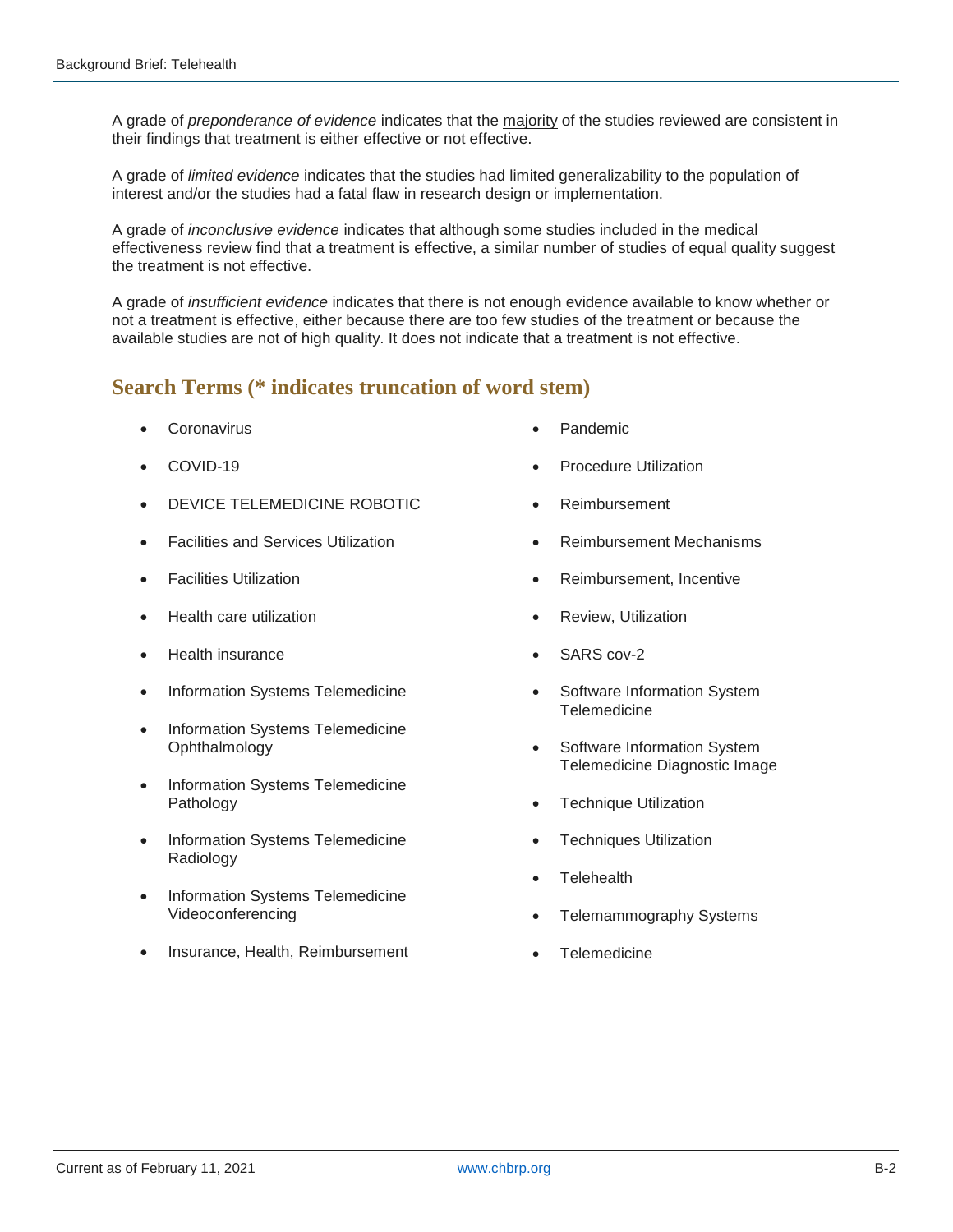# **REFERENCES**

- Akobeng N, Vail A, Brown N, Widiatmoko D, Fagbemi A, Thomas AG. Telephone consultation as a substitute for routine out-patient face-to-face consultation for children with inflammatory bowel disease: randomised controlled trial and economic evaluation. *EBioMedicine*. 2015;2:1251-1256.
- Anderson D, Porto A, Koppel J, Macri G, Wright M. Impact of Endocrinology eConsults on Access to Endocrinology Care for Medicaid Patients. *Telemedicine Journal and e-health: the official journal of the American Telemedicine Association*. 2020;26(11):1383-1390.
- Andino JJ, Lingaya MA, Daignault-Newton S, Shah PK, Ellimoottil C. Video Visits as a Substitute for Urological Clinic Visits. *Urology*. 2020;144:46-51.
- Archibald D, Stratton J, Liddy C, Grant RE, Green D, Keely EJ. Evaluation of an electronic consultation service in psychiatry for primary care providers. *BMC Psychiatry*. 2018;18(1):119.
- Ashwood JS, Mehrotra A, Cowling D, Uscher-Pines L. Direct-To-Consumer Telehealth May Increase Access To Care But Does Not Decrease Spending. *Health Affairs (Millwood)*. 2017;36(3):485- 491.
- Baig MM, Antonescu-Turcu A, Ratarasarn K. Impact of sleep telemedicine protocol in management of sleep apnea: a 5-year VA experience. *Telemedicine Journal and e-Health*. 2016;22(5):458-462.
- Baldassare M, Bonner D, Petek S, Shrestha J. California's Digital Divide. Public Policy Institute of California. June 2013. Available at: [www.ppic.org/main/publication\\_show.asp?i=263.](http://www.ppic.org/main/publication_show.asp?i=263) Accessed March 11, 2019.
- Bauer BS, Nguyen-Phan AL, Ong MK, Ziaeian B, Nguyen KL. Cardiology electronic consultations: efficient and safe but consultant satisfaction is equivocal. *Journal of Telemedicine and Telecare*. 2019;26(6):341-348.
- Blundell AR, Kroshinsky D, Hawryluk EB, Das S. Disparities in telemedicine access for Spanish-speaking patients during the COVID-19 crisis. *Pediatric Dermatology*. 2020;27:27.
- Bradley EK, Chad C, Emily KR, et al. Comparison of the accuracy of telehealth examination versus clinical examination in the detection of shoulder pathology. *Journal of Shoulder and Elbow Surgery*. 2020;S1058-2746(20)30689-3.
- Brearly TW, Shura RD, Martindale SL, Lazowski RA, Luxton DD, Shenal BV, et al. Neuropsychological test administration by videoconference: a systematic review and meta-analysis. *Neuropsychology Review*. 2017;27:174-186.
- Bunn F, Bryne G, Kendall S. Telephone consultation and triage: effects on health care use and patient satisfaction. *Cochrane Database of Systematic Reviews*. 2004;18(4):CD004180.
- Burnham JP, Fritz SA, Yaeger LH, Colditz GA. Telemedicine infectious diseases consultations and clinical outcomes: A systematic review. *Open Forum Infectious Diseases*. 2019;6(12).
- California Health Benefits Review Program (CHBRP). Analysis of Assembly Bill 744: Telehealth. Report to California State Legislature. Berkeley, CA: CHBRP; 2019.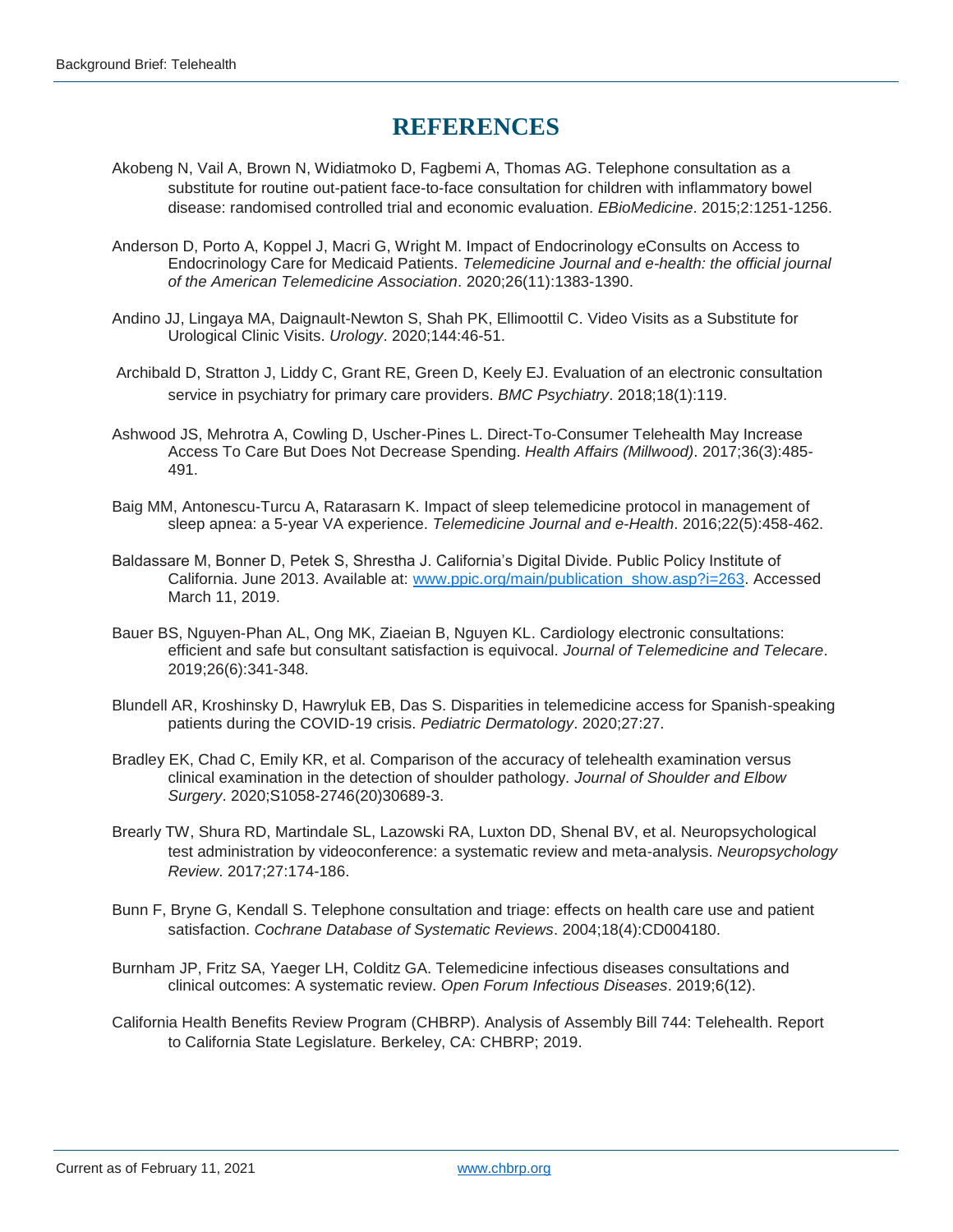- California Health Care Foundation (CHCF). COVID-19 tracking poll: Views from California health care providers on the front lines. 2020a. Available at: [https://www.chcf.org/wp](https://www.chcf.org/wp-content/uploads/2020/11/CACOVID19ProviderSurveyViewsFrontLines11132020.pdf)[content/uploads/2020/11/CACOVID19ProviderSurveyViewsFrontLines11132020.pdf.](https://www.chcf.org/wp-content/uploads/2020/11/CACOVID19ProviderSurveyViewsFrontLines11132020.pdf) Accessed January 26, 2021.
- California Health Care Foundation (CHCF). Listening to Californians with low incomes: health care access, experiences, and concerns since the COVID-19 pandemic. 2020b. Available at: [https://www.chcf.org/wp-content/uploads/2020/10/ListeningCaliforniansLowIncomes.pdf.](https://www.chcf.org/wp-content/uploads/2020/10/ListeningCaliforniansLowIncomes.pdf) Accessed January 26, 2021.
- Campos-Castillo C, Anthony D. Racial and ethnic differences in self-reported telehealth use during the COVID-19 pandemic: a secondary analysis of a US survey of internet users from late March. *Journal of the American Medical Informatics Association*. 2021;28(1):119-125.
- Centers for Disease Control and Prevention (CDC). NCHHSTP Social Determinants of Health: Frequently Asked Questions. Available at: [www.cdc.gov/nchhstp/socialdeterminants/faq.html.](file:///C:/Users/adara.citron/AppData/Local/Box/Box%20Edit/Documents/G2W5w7E+sEa1qOHmAYqHmg==/www.cdc.gov/nchhstp/socialdeterminants/faq.html) Accessed August 27, 2015.
- Chen J, Amaize A, Barath D. Evaluating Telehealth Adoption and Related Barriers Among Hospitals Located in Rural and Urban Areas. *Journal of Rural Health*. 2020;10.1111/jrh.12534. [Epub ahead of print]
- Contreras CM, Metzger GA, Beane JD, Dedhia PH, Ejaz A, Pawlik TM. Telemedicine: Patient-Provider Clinical Engagement During the COVID-19 Pandemic and Beyond. *Journal of Gastrointestinal Surgery.* 2020;24(7):1692-1697.
- Cortelyou-Ward K, Atkins DN, Noblin A, Rotarius T, White P, Carey C. Navigating the digital divide: Barriers to telehealth in rural areas. *Journal of Health Care for the Poor and Underserved*. 2020;31(4):1546-1556.
- Coustasse A, Ruley M, Mike TC, Washington BM, Robinson, A. Telepsychiatry use in rural areas in the United States: A literature review of the benefits. *Journal of Information Technology Research*. 2020;13(4):1-13.
- COVID-19 Healthcare Coalition Telehealth Workgroup. Telehealth impact: physician survey analysis. 2020. Available at: [https://c19hcc.org/telehealth/physician-survey-analysis/.](https://c19hcc.org/telehealth/physician-survey-analysis/) Accessed February 9, 2021.
- Crawford A, Serhal E. Digital health equity and COVID-19: The innovation curve cannot reinforce the social gradient of health. *Journal of Medical Internet Research*. 2020;22(6).
- Croymans D, Hurst I, Han M. Telehealth: the right care, at the right time, via the right medium. *New England Journal of Medicine Catalyst.* 2020.
- Darrat I, Tam S, Boulis M, Williams AM. Socioeconomic Disparities in Patient Use of Telehealth During the Coronavirus Disease 2019 Surge. *JAMA Otolaryngology-Head Neck Surgery*. 2021 Jan 14:e205161. [Epub ahead of print]
- Dudas RA, Crocetti M. Pediatric caregiver attitudes toward e-mail communication: survey in an urban primary care setting. *Journal of Medical Internet Research*. 2013;15:e228.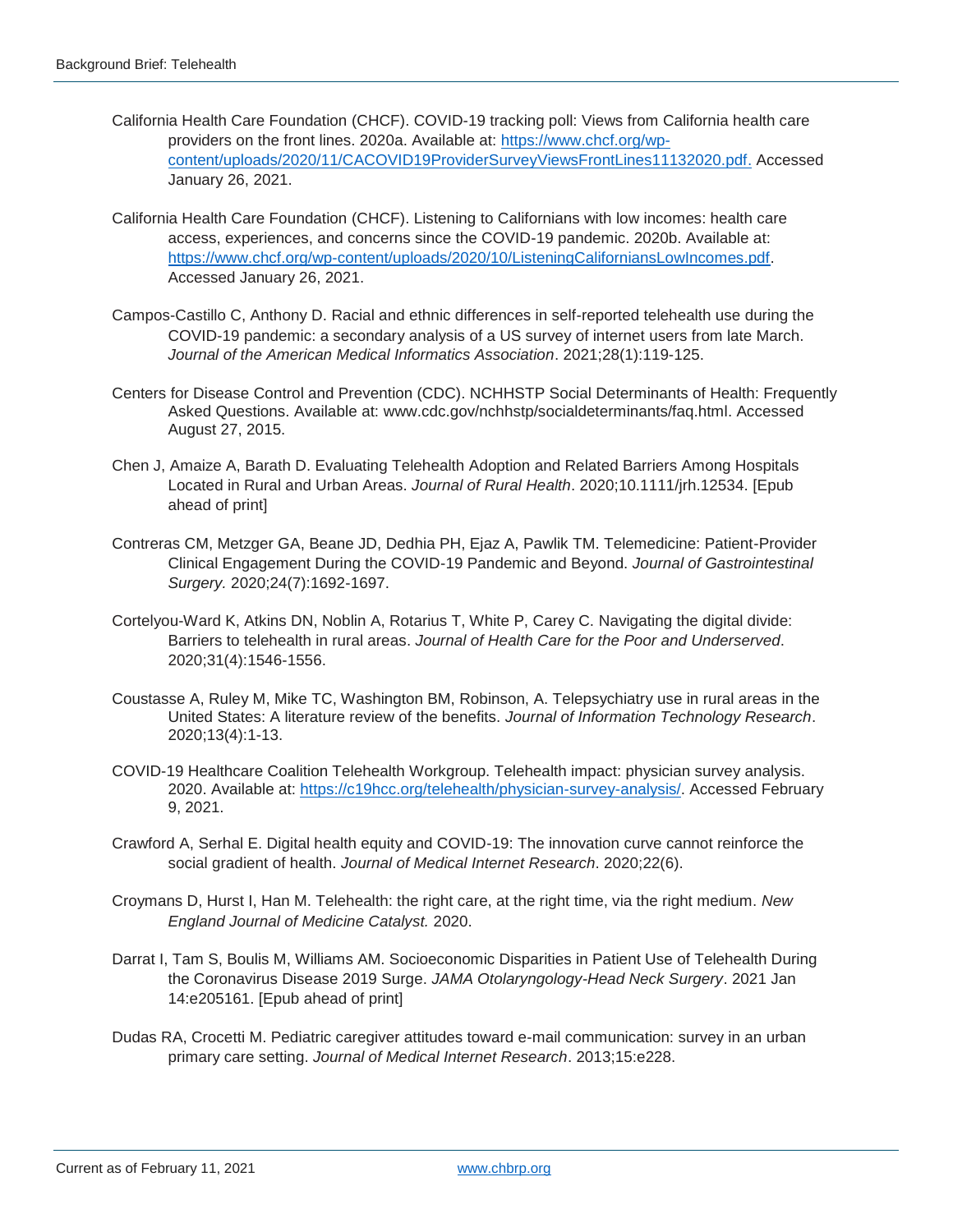- Eberly LA, Kallan MJ, Julien HM, et al. Patient Characteristics Associated With Telemedicine Access for Primary and Specialty Ambulatory Care During the COVID-19 Pandemic. *JAMA Network Open*. 2020;3(12):e2031640.
- Ewen E, Willey VJ, Kolm P, McGhan WF, Drees M. Antibiotic prescribing by telephone in primary care. *Pharmacoepidemiology and Drug Safety*. 2015;24(2):113-120.
- Fann JR, Bombardier CH, Vannoy S, et al. Telephone and in-person cognitive behavioral therapy for major depression after traumatic brain injury: a randomized controlled trial. *Journal of Neurotrauma.* 2015;32:45-57.
- Ferrer-Roca O, Garcia-Nogales A, Pelaez C. The impact of telemedicine on quality of life in rural areas: the extremadura model of specialized care delivery. *Telemedicine Journal and e-Health.* 2010;16:233-243.
- Flores-Mateo G, Violan-Fors C, Carrillo-Santisteve P, Peiro S, Argimon JM. Effectiveness of organizational interventions to reduce emergency department utilization: a systematic review. *PLoS One*. 2012;7:e35903.
- Fortney JM, Kimbrell TA, Hudson TJ, et al. Telemedicine-based collaborative care for posttraumatic stress disorder: a randomized clinical trial. *JAMA Psychiatry*. 2015;72:58-67.
- Garcia-Lizana F, Munoz-Mayorga I. What about telepsychiatry? A systematic review. *Primary Care Companion to the Journal of Clinical Psychiatry.* 2010;12(2):PCC.09m0083.
- Garrett G, Jenkins G. Lessons of Telehealth and the Impact on FQHC Care Delivery. *ITUP Policy Forum "Telehealth and COVID-19: What's Next and Why?* December 2020. Available at: [http://www.itup.org/wp-content/uploads/2020/12/ITUP-Telehealth-Policy-Forum-12.8.20.pdf.](http://www.itup.org/wp-content/uploads/2020/12/ITUP-Telehealth-Policy-Forum-12.8.20.pdf) Accessed on January 28, 2021.

Gibbons MC. eHealth Solutions for Healthcare Disparities. New York, NY: Springer; 2008.

- Gleason N, Prasad PA, Ackerman S, et al. Adoption and impact of an eConsult system in a fee-for service setting. *Healthcare (Basel).* 2017;5(1-2):40-45.
- Grecu AM, Sharma G. The effect of telehealth insurance mandates on health-care utilization and outcomes. *Applied Economics*. 2019; 51(56), 5972-5985.
- Han SM, Greenfield G, Majeed A, Hayhoe B. Impact of Remote Consultations on Antibiotic Prescribing in Primary Health Care: Systematic Review. *Journal of Medical Internet Research*. 2020;22(11).
- Harrison R, Clayton W, Wallace P. Virtual outreach: a telemedicine pilot study using a cluster-randomized controlled design. *Journal of Telemedicine and Telecare*. 1999;5:126-130.
- Hirko KA, Kerver JM, Ford S, et al. Telehealth in response to the COVID-19 pandemic: Implications for rural health disparities. *Journal of the American Medical Informatics Association*. 2020;27(11):1816-1818.
- Jaffe DH, Lee L, Huynh S, Haskell TP. Health Inequalities in the Use of Telehealth in the United States in the Lens of COVID-19. *Population Health Management*. 2020;23(5):368-377.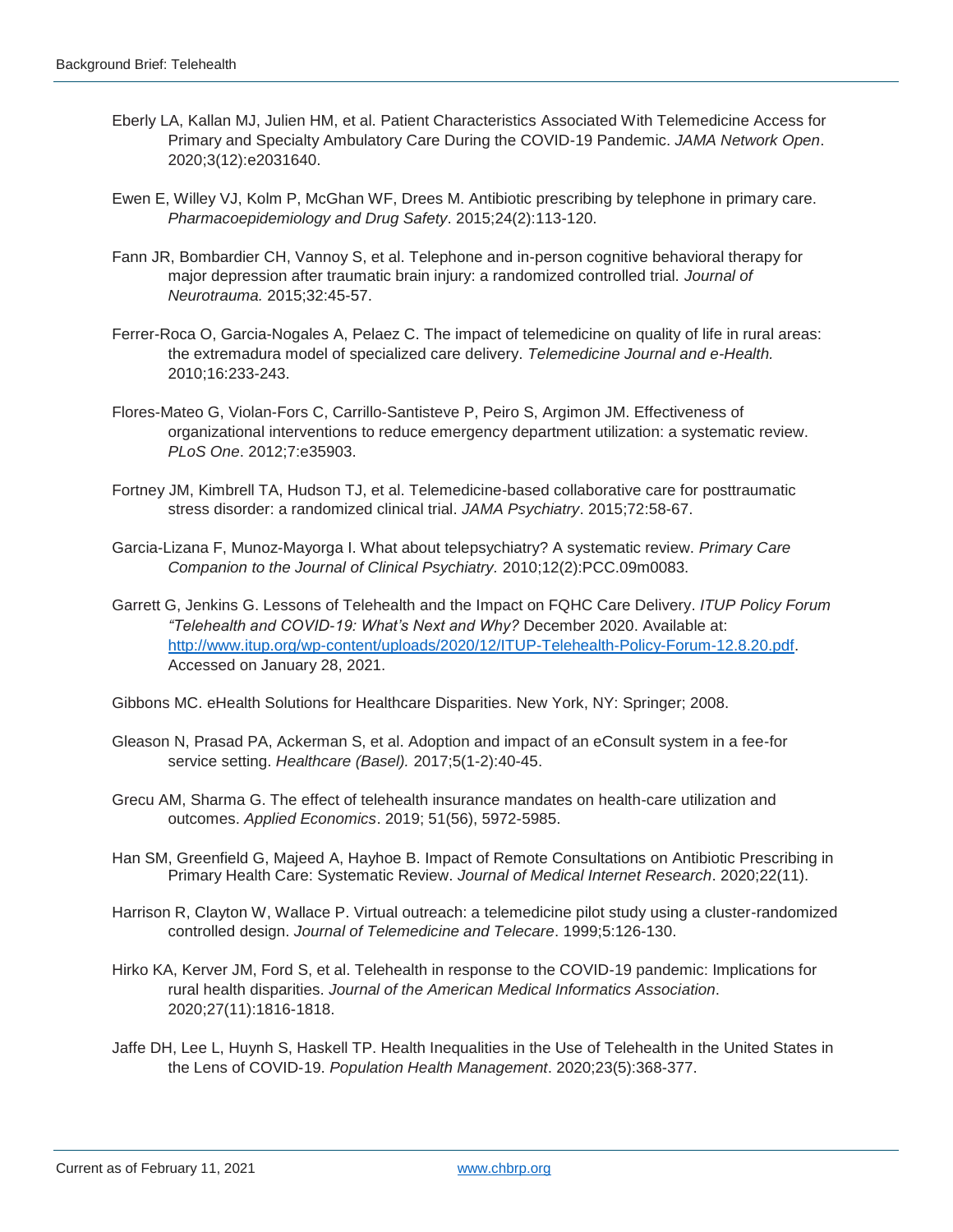- Kairy D, Lehoux P, Vincent C, Visintin M. A systematic review of clinical outcomes, clinical process, healthcare utilization and costs associated with telerehabilitation. *Disability and Rehabilitation*. 2009;31:427-447.
- Kakani P, Sorensen A, Quinton JK, et al. Patient Characteristics Associated with Telemedicine Use at a Large Academic Health System Before and After COVID-19. *Journal of General Internal Medicine*. 2021;1-3. [Epub ahead of print]
- Kane, CK, Gillis K. The use of telemedicine by physicians: still the exception rather than the rule. *Health Affairs.* 2018:37(12):1923-1930.
- Kohlert S, Murphy P, Tse D, et al. Improving access to otolaryngology-head and neck surgery expert advice through eConsultations. *Laryngoscope.* 2018;128:350-355.
- Kohn JE, Snow JL, Simons HR, Seymour JW, Thompson TA., Grossman D. Medication Abortion Provided Through Telemedicine in Four U.S. States. *Obstetrics and Gynecology*. 2019;134(2), 343-350.
- Kotb AC, Hsieh S, Wells G. Comparative effectiveness of different forms of telemedicine for individuals with heart failure (HF): a systematic review and network meta-analysis. *PLoS ONE*. 2015;10:e0118681.
- Lai L, Liddy C, Keely E, et al. The impact of electronic consultation on a Canadian tertiary care pediatric specialty referral system: a prospective single-center observational study. *PLoS ONE*. 2018;13:e0190247.
- Lee S, Black D, Held ML. Factors Associated with Telehealth Service Utilization among Rural Populations. J Health Care Poor Underserved. 2019;30(4):1259-1272.
- Legha RK, Moore L, Ling R, Novins D, Shore J. Telepsychiatry in an Alaska Native Residential Substance Abuse Treatment Program. *Telemedicine and e-Health*. 2020;26(7), 905-911.
- Liddy C, Moroz I, Afkham A, Keely E. Sustainability of a primary care-driven eConsult service. *Annals of Family Medicine.* 2018;16:120-126.
- Liddy C, Moroz I, Mihan A, Nawar N, Keely E. A systematic review of asynchronous, provider-to-provider, electronic consultation services to improve access to specialty care available worldwide. *Telemedicine Journal and e-Health*. 2019;25:184-198.
- Lopez V. Merger of T-Mobile, Sprint Could Bring High-Speed Service to Valley's Rural Reaches. *The Fresno Bee*. February 21, 2019. Available at: https://www.fresnobee.com/opinion/oped/article226610984.html. Accessed March 13, 2019.
- Lovell T, Albritton J, Dalto J, Ledward C, Daines W. Virtual vs traditional care settings for low-acuity urgent conditions: An economic analysis of cost and utilization using claims data. *Journal of Telemedicine and Telecare*. 2021;27(1):59-65.
- Lowenstein M, Bamgbose O, Gleason N, Feldman MD Psychiatric Consultation at Your Fingertips: Descriptive Analysis of Electronic Consultation From Primary Care to Psychiatry. *J Med Internet Res*. 2017;19(8):e279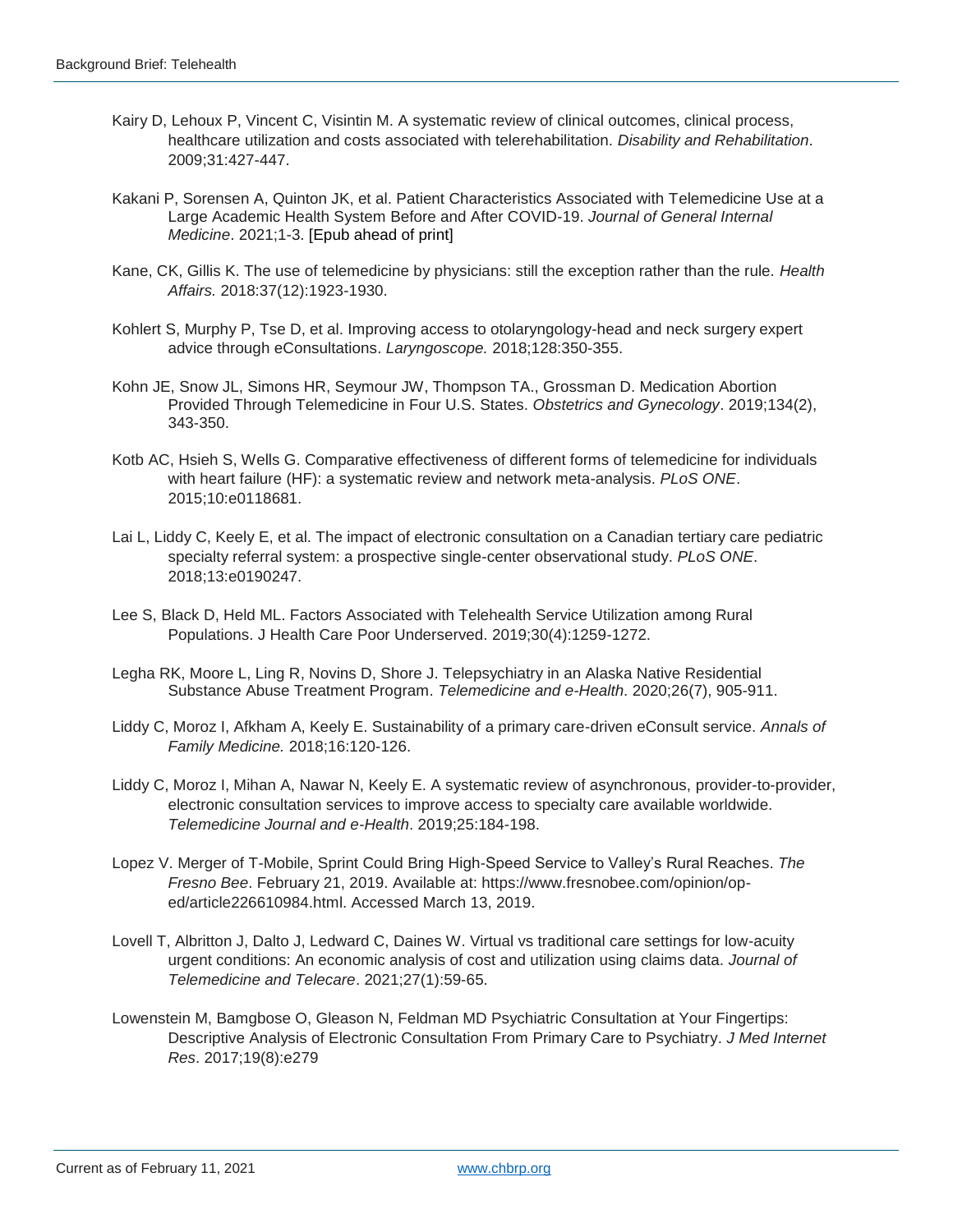- Marcin JP, Shaikh U, Steinhorn RH. Addressing health disparities in rural communities using telehealth. *Pediatric Research*. 2016;79:169-176.
- Mehrotra A, Chernew M, Linetsky D, Hatch H, Cutler D, Schneider EC. The impact of the COVID-19 pandemic on outpatient care: visits return to prepandemic levels, but not for all providers and patients. *The Commonwealth Fund.* October 2020. Available at: [https://www.commonwealthfund.org/publications/2020/oct/impact-covid-19-pandemic-outpatient](https://www.commonwealthfund.org/publications/2020/oct/impact-covid-19-pandemic-outpatient-care-visits-return-prepandemic-levels)[care-visits-return-prepandemic-levels,](https://www.commonwealthfund.org/publications/2020/oct/impact-covid-19-pandemic-outpatient-care-visits-return-prepandemic-levels) Accessed on February 5, 2021.
- Mitchell SJ, Godoy L, Shabazz K, et al. Internet and mobile technology use among urban African American parents: survey study of a clinical population. *Journal of Medical Internet Research*. 2014;16(1):e9.
- Morland LA, Greene CJ, Rosen CS, et al. Telemedicine for anger management therapy in a rural population of combat veterans with posttraumatic stress disorder: a randomized noninferiority trial. *Journal of Clinical Psychiatry*. 2010;71:855-863.
- Morland LA, Mackintosh MA, Greene CJ, et al. Cognitive processing therapy for posttraumatic stress disorder delivered to rural veterans via telemental health: a randomized noninferiority clinical trial. *Journal of Clinical Psychiatry*. 2014;75:470-476.
- Murray MA, Penza KS, Myers JF, Furst JW, Pecina JL. Comparison of eVisit management of urinary symptoms and urinary tract infections with standard care. *Telemedicine and e-Health*. 2020;26(5), 639-644.
- Myers A, Zhou C, McCarty CA, Katon W. Effectiveness of a telehealth service delivery model for treating attention-deficit/hyperactivity disorder: a community-based randomized controlled trial. *Journal of the American Academy of Child and Adolescent Psychiatry*. 2015;54:263-274.
- Naka F, Lu J, Porto A, et al. Impact of dermatology eConsults on access to care and skin cancer screening in underserved populations: a model for teledermatology services in community health centers. *Journal of the American Academy of Dermatology*. 2018;78:293-302.
- National Consortium of Telehealth Resource Centers (NCTRC). What Is Telehealth? Context for Framing Your Perspective. August 2018. Available at: [https://www.telehealthresourcecenter.org/fact](https://www.telehealthresourcecenter.org/fact-sheets/)[sheets/.](https://www.telehealthresourcecenter.org/fact-sheets/) Accessed March 10, 2019.
- Nord G, Rising KL, Band RA, Carr BG, Hollander JE. On-demand synchronous audio video telemedicine visits are cost effective. *The American Journal of Emergency Medicine*. 2019;37(5):890-894.
- Office of Disease Prevention and Health Promotion. Healthy People 2020: Social Determinants of Health. 2019. Available at: https:/[/www.healthypeople.gov/2020/topics-objectives/topic/social](file:///C:/Users/adara.citron/AppData/Local/Box/Box%20Edit/Documents/G2W5w7E+sEa1qOHmAYqHmg==/www.healthypeople.gov/2020/topics-objectives/topic/social-determinants-of-health)[determinants-of-health.](file:///C:/Users/adara.citron/AppData/Local/Box/Box%20Edit/Documents/G2W5w7E+sEa1qOHmAYqHmg==/www.healthypeople.gov/2020/topics-objectives/topic/social-determinants-of-health) Accessed August 29, 2019.
- Paganoni S, van de Rijn M, Drake K, et al. Adjusted cost analysis of video televisits for the care of people with amyotrophic lateral sclerosis. *Muscle Nerve*. 2019;60(2):147-154.
- Park J, Erickson C, Han X, Iyer P. Are state telehealth policies associated with the use of telehealth services among underserved populations? *Health Affairs*. 2018;12: 2060-2068.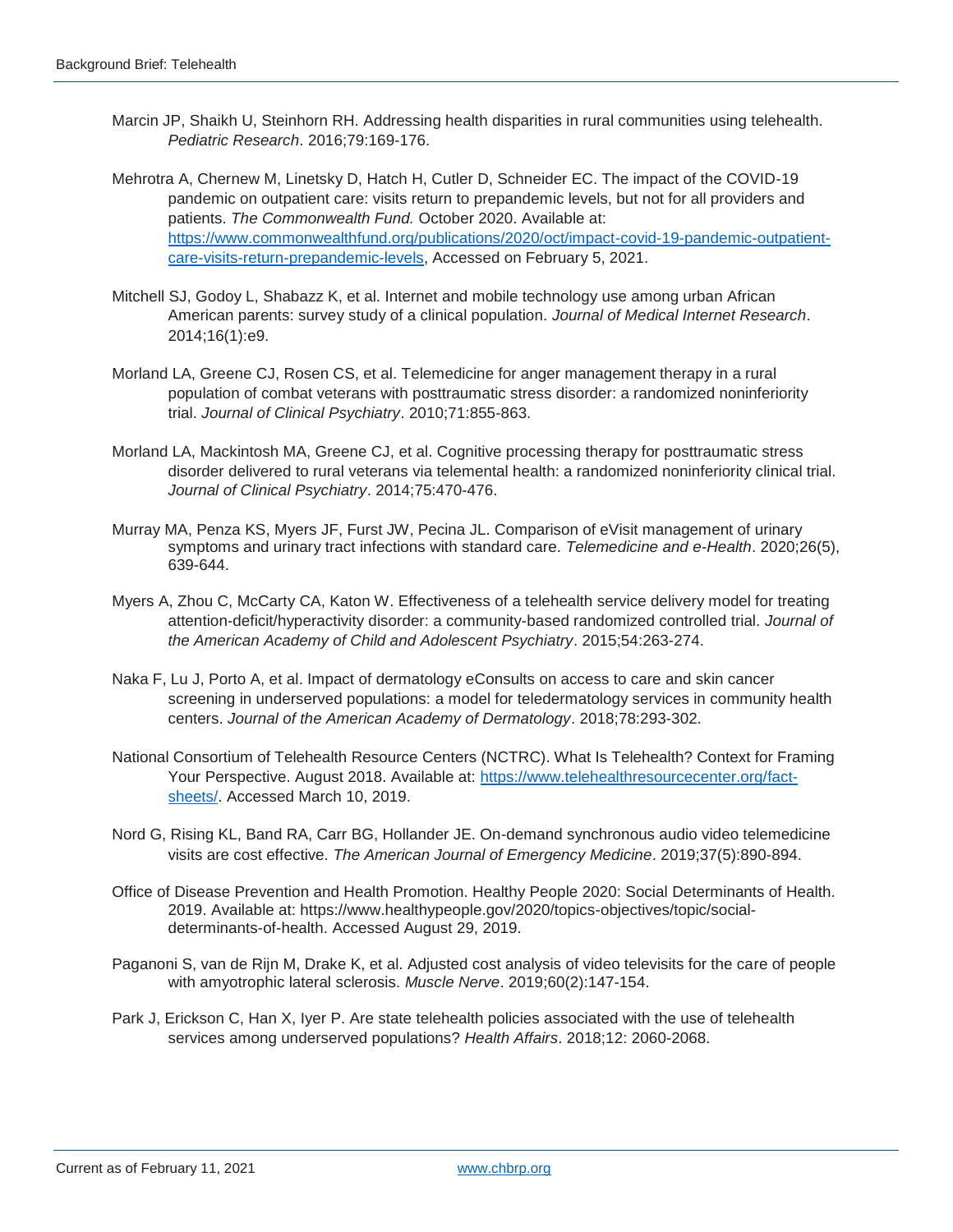- Patel SY, Mehrotra A, Huskamp HA. Trends in outpatient care delivery and telemedicine during the COVID-19 pandemic in the US. *JAMA Internal Medicine.* 2020 Nov 16;e205928. [Epub ahead of print]
- Patel SY, Mehrotra A, Huskamp HA, Uscher-Pines L, Ganguli I, Barnett ML. Variation In Telemedicine Use And Outpatient Care During The COVID-19 Pandemic In The United States. *Health Affairs*. 2021; 40:2, 349-358.
- Pearl R. Kaiser Permanente Northern California: current experiences with Internet, mobile, and video technologies. *Health Affairs (Millwood).* 2014;33:251-257.
- Penza KS, Murray MA, Myers JF, Maxson J, Furst JW, Pecina JL. Treating pediatric conjunctivitis without an exam: An evaluation of outcomes and antibiotic usage. *Journal of Telemedicine and Telecare*. 2020;26(1-2), 73-78.
- Pierce RP, Stevermer JJ. Disparities in use of telehealth at the onset of the COVID-19 public health emergency. *Journal of Telemedicine and Telecare*. 2020;1357633X20963893. [Epub ahead of print]
- Player M, O'Bryan E, Sederstrom E, Pinckney J, Diaz V. [Electronic visits for common acute conditions:](https://www.healthaffairs.org/doi/abs/10.1377/hlthaff.2018.05122)  [evaluation of a recently established program.](https://www.healthaffairs.org/doi/abs/10.1377/hlthaff.2018.05122) *Health Affairs (Millwood).* 2018 37;12:2024-2030.
- Proctor BJ, Moghaddam N, Vogt W, das Nair R. Telephone psychotherapy in multiple sclerosis: a systematic review and meta-analysis. *Rehabilitation Psychology*. 2018;63(1):16-28.
- Ray KN, Shi Z, Gidengil CA, Poon SJ, Uscher-Pines L, Mehrotra A. Antibiotic Prescribing During Pediatric Direct-to-Consumer Telemedicine Visits. *Pediatrics*. 2019.
- Rea CJ , Wenren LM, Tran KD, et al. Shared care: using an electronic consult form to facilitate primary care provider-specialty care coordination. Acad Pediatr. 2018;18(7):797-804. doi:10.1016/j. acap.2018.03.010.
- Rizzi AM, Polachek WS, Dulas M, Strelzow JA, Hynes KK. The new 'normal': Rapid adoption of telemedicine in orthopaedics during the COVID-19 pandemic. *Injury*. 2020;51(12):2816-2821.
- Rostom K, Smith CD, Liddy C, et al. Improving access to rheumatologists: use and benefits of an electronic consultation service. *Journal of Rheumatology.* 2018;45:137-140.
- Schettini P, Shah KP, O'Leary CP, et al. Keeping care connected: e-Consultation program improves access to nephrology care. J Telemed Telecare. 2017:1357633X17748350.
- Schifeling CH, Shanbhag P, Johnson A, et al. Disparities in Video and Telephone Visits Among Older Adults During the COVID-19 Pandemic: Cross-Sectional Analysis. *JMIR Aging*. 2020;3(2):e23176.
- Simpson SG, Reid CL. Therapeutic alliance in videoconferencing psychotherapy: a review. *Australian Journal of Rural Health*. 2014;22:280-299.
- Sunjaya AP, Chris A, Novianti D. Efficacy, patient-doctor relationship, costs and benefits of utilizing telepsychiatry for the management of posttraumatic stress disorder (PTSD): A systematic review. *Trends in Psychiatry and Psychotherapy*. 2020;42(1), 102-110.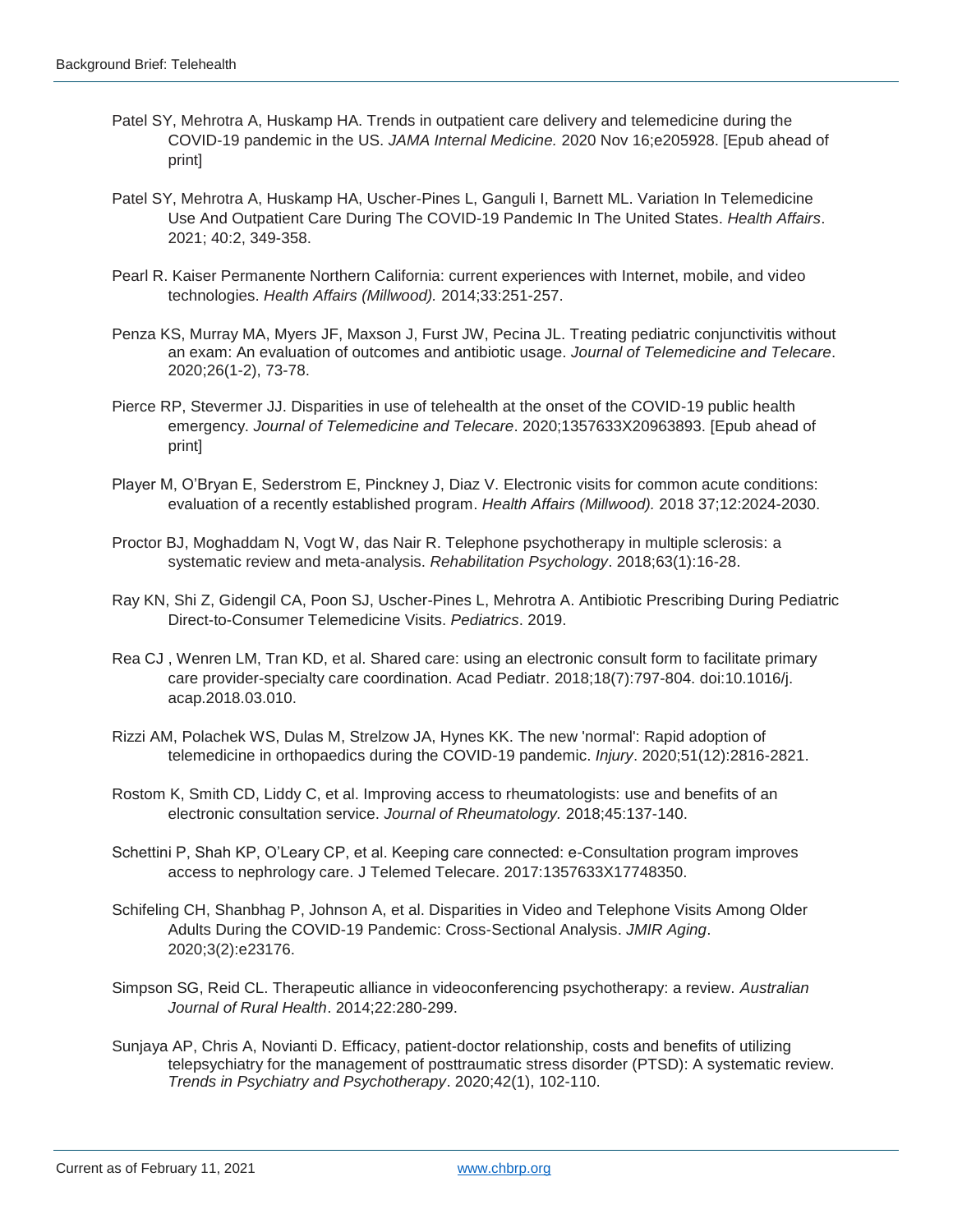- Totten AM, McDonagh MS, Wagner JH. The Evidence Base for Telehealth: Reassurance in the Face of Rapid Expansion During the COVID-19 Pandemic [Internet]. Rockville (MD): Agency for Healthcare Research and Quality (US); 2020 May. Report No.: 20-EHC015. PMID: 32479040.
- Totten AM, Hansen RN, Wagner J, Stillman L, Ivlev I, Davis-O'Reilly C, Towle C, Erickson JM, Erten-Lyons D, Fu R, Fann J, Babigumira JB, Palm-Cruz KJ, Avery M, McDonagh MS. Telehealth for Acute and Chronic Care Consultations. Comparative Effectiveness Review No. 216. (Prepared by Pacific Northwest Evidence-based Practice Center under Contract No. 290-2015-00009-I.) AHRQ Publication No. 19-EHC012-EF. Rockville, MD: Agency for Healthcare Research and Quality; April 2019.
- Uscher-Pines L, Mehrotra A. Analysis of Teladoc use seems to indicate expanded access to care for patients without prior connection to a provider. *Health Affairs (Millwood).* 2014;33:258-264.
- Vimalananda VG, Gupte G, Seraj SM, et al. Electronic consultations (e-consults) to improve access to specialty care: a systematic review and narrative synthesis. *Journal of Telemedicine and Telecare*. 2015**;**21:323-330.
- Wallace P, Barber J, Clayton W, et al. Virtual outreach: a randomised controlled trial and economic evaluation of joint teleconferenced medical consultations. *Health Technology Assessment*. 2004;8(50):1-106.
- Warshaw EM, Hillman YJ, Greer NL, et al. Teledermatology for diagnosis and management of skin conditions: a systematic review. *Journal of the American Academy of Dermatology*. 2011;64:759- 772.
- Whaley CM, Pera MF, Cantor J. Changes in health services use among commercially insured US populations during the COVID-19 pandemic. *Journal of the American Medical Association Open Network.* 2020:3(11):e2024984.
- Wicklund E. CMS to Reimburse Providers for Remote Patient Monitoring Services. mHealth Intelligence. November 2, 2018. Available at: [https://mhealthintelligence.com/news/cms-to-reimburse](https://mhealthintelligence.com/news/cms-to-reimburse-providers-for-remote-patient-monitoring-services)[providers-for-remote-patient-monitoring-services.](https://mhealthintelligence.com/news/cms-to-reimburse-providers-for-remote-patient-monitoring-services) Accessed March 23, 2019.
- Wood PR, Caplan L. Outcomes, Satisfaction, and Costs of a Rheumatology Telemedicine Program: A Longitudinal Evaluation. *Journal of Clinical Rheumatology*. 2019;25(1):41-44.
- Wyatt R, Laderman M, Botwinick L, Mate K, Whittington J. Achieving Health Equity: A Guide for Health Care Organizations. IHI White Paper. Cambridge, Massachusetts: Institute for Healthcare Improvement; 2016.
- Yao P, Clark S, Gogia K, Hafeez B, Hsu H, Greenwald P. Antibiotic Prescribing Practices: Is There a Difference Between Patients Seen by Telemedicine Versus Those Seen In-Person? *Telemedicine and e-Health*. 2020;26(1):107-109.
- Zhao X, Bhattacharjee S, Innes KE, LeMasters TJ, Dwibedi N, Sambamoorthi U. The impact of telemental health use on healthcare costs among commercially insured adults with mental health conditions. *Current Medical Research Opinion*. 2020;36(9):1541-1548.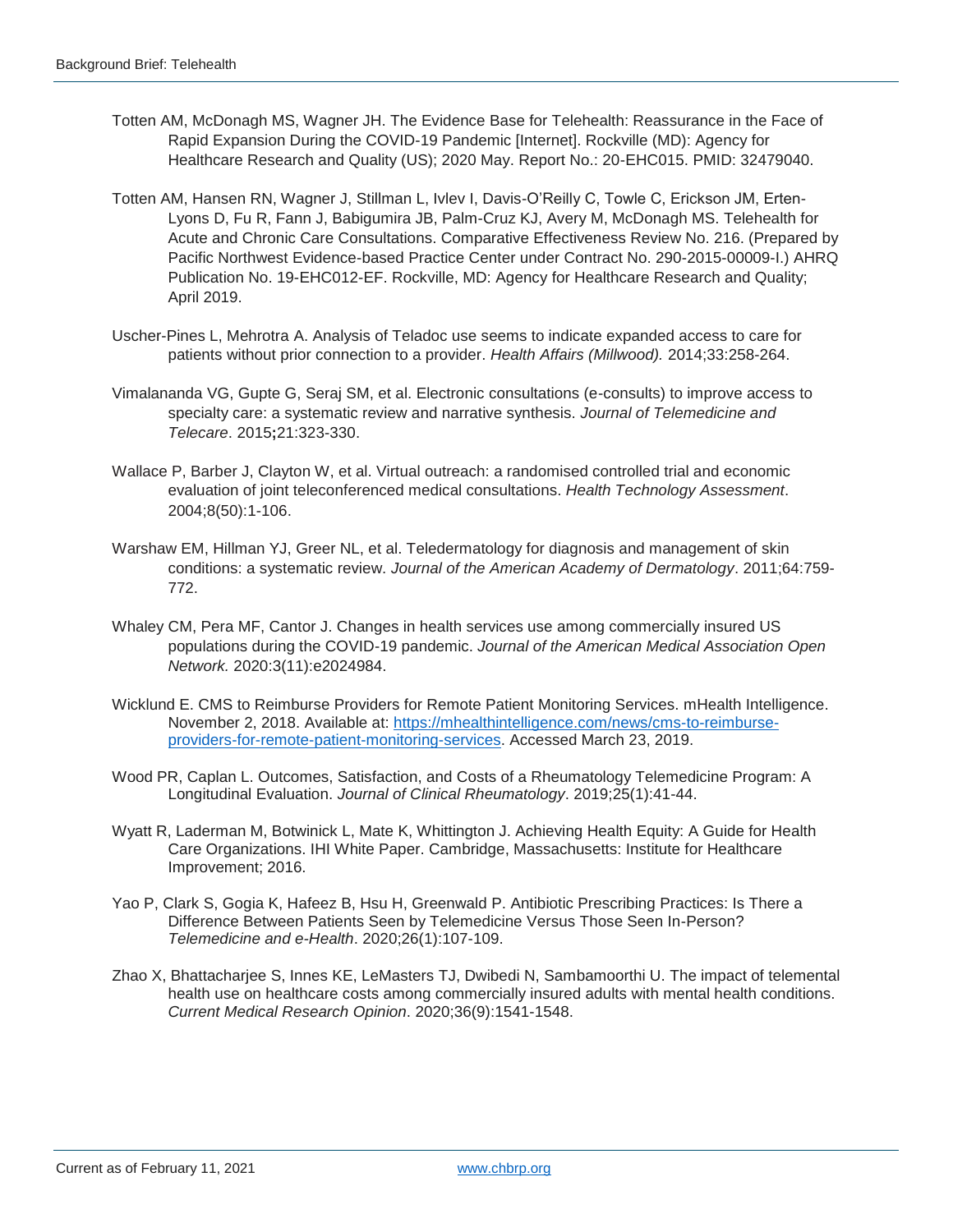# **ABOUT CHBRP**

The California Health Benefits Review Program (CHBRP) was established in 2002. As per its authorizing statute, CHBRP provides the California Legislature with independent analysis of the medical, financial, and public health impacts of proposed health insurance benefit-related legislation. The state funds CHBRP through an annual assessment on health plans and insurers in California.

A group of faculty, researchers, and staff complete the analysis that informs California Health Benefits Review Program (CHBRP) reports. The CHBRP **Faculty Task Force** comprises rotating senior faculty from University of California (UC) campuses. In addition to these representatives, there are other ongoing researchers and analysts who are **Task Force Contributors** to CHBRP from UC that conduct much of the analysis. The **CHBRP staff** works with Task Force members in preparing parts of the analysis, and manages external communications, including those with the California Legislature. As required by CHBRP's authorizing legislation, UC contracts with a certified actuary, **Milliman**, to assist in assessing the financial impact of each legislative proposal mandating or repealing a health insurance benefit. The **National Advisory Council** provides expert reviews of draft analyses and offers general guidance on the program to CHBRP staff and the Faculty Task Force. Information on CHBRP's analysis methodology, authorizing statute, as well as all CHBRP reports and other publications, are available at www.chbrp.org.

#### **CHBRP Staff**

**Garen Corbett, MS,** Director **John Lewis, MPA,** Associate Director **Adara Citron, MPH,** Principal Policy Analyst **Karen Shore**, **PhD,** Contractor\* **An-Chi Tsou, PhD,** Contractor\* \*Karen Shore, PhD, and An-Chi Tsou, PhD, are Independent Contractors who work with CHBRP to support legislative analyses and other special projects on a contractual basis.

#### **Faculty Task Force**

**Timothy T. Brown, PhD,** University of California, Berkeley **Janet Coffman, MA, MPP, PhD,** Vice Chair for Medical

- Effectiveness, University of California, San Francisco **Sylvia Guendelman, PhD, LCSW,** University of California, **Berkeley**
- **Gerald Kominski, PhD,** University of California, Los Angeles

**Sara McMenamin, PhD,** *Vice Chair for Medical Effectiveness and Public Health*, University of California, San Diego

**Joy Melnikow, MD, MPH,** *Vice Chair for Public Health*, University of California, Davis

**Jack Needleman, PhD,** University of California, Los **Angeles** 

**Nadereh Pourat, PhD,** *Vice Chair for Cost*, University of California, Los Angeles

**Marilyn Stebbins, PharmD,** University of California, San Francisco

#### **Task Force Contributors**

**Danielle Casteel, MA,** University of California, San Diego **Shana Charles, PhD, MPP,** University of California, Los Angeles, and California State University, Fullerton

**Margaret Fix, MPH,** University of California, San Francisco **Naomi Hillery, MPH,** University of California, San Diego **Jeffrey Hoch, PhD,** University of California, Davis **Julia Huerta, MPH,** University of California, Davis **Michelle Keller, PhD, MPH,** University of California, Los Angeles

**Connie Kwong,** University of California, San Francisco

**Elizabeth Magnan, MD, PhD,** University of California, Davis **Jacqueline Miller,** University of California, San Francisco **Marykate Miller, MS,** University of California, Davis **Dominique Ritley, MPH,** University of California, Davis **Dylan Roby, PhD,** University of California, Los Angeles, and

University of Maryland, College Park **Emily Shen,** University of California, Los Angeles **Riti Shimkhada, PhD,** University of California, Los Angeles **Meghan Soulsby Weyrich, MPH,** University of California, Davis

**Steven Tally, PhD,** University of California, San Diego **Sara Yoeun, MPH,** University of California, San Diego

#### **National Advisory Council**

- **Lauren LeRoy, PhD,** Strategic Advisor, L. LeRoy Strategies, Chair
- **Stuart H. Altman, PhD,** Professor of National Health Policy, Brandeis University, Waltham, MA
- **Deborah Chollet, PhD,** Senior Fellow, Mathematica Policy Research, Washington, DC

**Allen D. Feezor,** Former Deputy Secretary for Health Services, North Carolina Department of Health and Human Services, Raleigh, NC

- **Charles "Chip" Kahn, MPH,** President and CEO, Federation of American Hospitals, Washington, DC
- **Jeffrey Lerner, PhD, President Emeritus, ECRI Institute** Headquarters, Plymouth Meeting, PA; Adjunct Senior Fellow, Leonard Davis Institute of Health Economics, University of Pennsylvania
- **Donald E. Metz,** Executive Editor, *Health Affairs,* Bethesda, MD
- **Dolores Mitchell,** (Retired) Executive Director, Group Insurance Commission, Boston, MA
- **Marilyn Moon, PhD,** Senior Fellow, Retired, American Institutes for Research, Washington, DC
- **Carolyn Pare,** (Retired) President and CEO, Minnesota Health Action Group, Bloomington, MN
- **Richard Roberts, MD, JD,** Professor Emeritus of Family Medicine, University of Wisconsin-Madison, Madison, WI

**Alan Weil, JD, MPP,** Editor-in-Chief, *Health Affairs,* Bethesda, MD